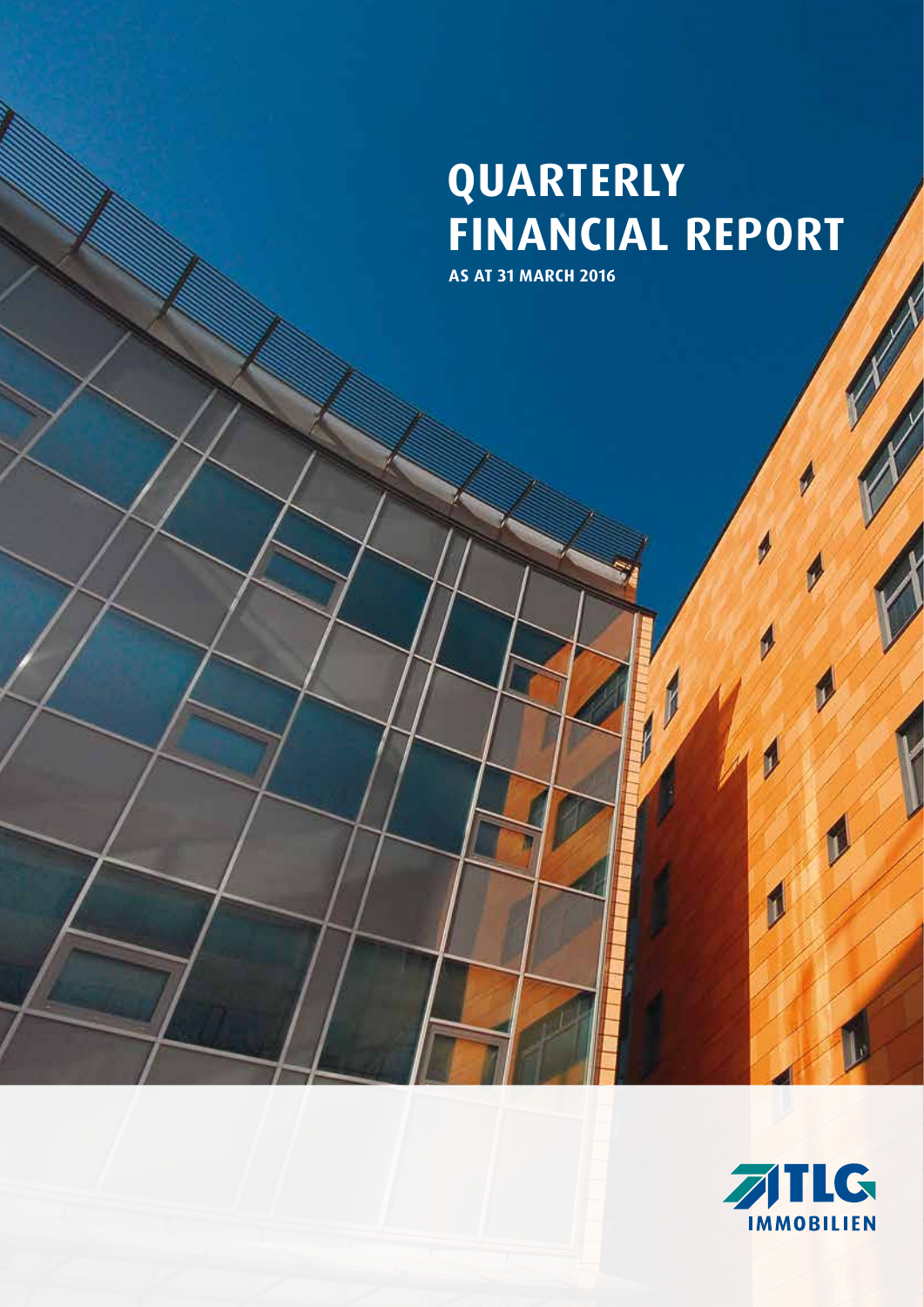# KEY FIGURES

# **KEY GROUP FIGURES ACCORDING TO IFRS**

|                                                    | Unit     | $01/01/2016 -$<br>31/03/2016 | 01/01/2015-<br>31/03/2015 | Change in % |
|----------------------------------------------------|----------|------------------------------|---------------------------|-------------|
| <b>Results of operations</b>                       |          |                              |                           |             |
| Rental income                                      | in EUR k | 32,513                       | 30,374                    | 7.0         |
| Net operating income from letting activities (NOI) | in EUR k | 28,892                       | 26,854                    | 7.6         |
| Disposal profits                                   | in EUR k | 619                          | 5,790                     | $-89.3$     |
| Net income for the period                          | in EUR k | 12,888                       | 32.124                    | $-59.9$     |
| FFO                                                | in EUR k | 17,135                       | 15,753                    | 8.8         |
| FFO per share <sup>1</sup>                         | in EUR   | 0.25                         | 0.26                      | $-3.8$      |

|                                       | Unit     | 31/03/2016 | 31/12/2015 | Change in % |
|---------------------------------------|----------|------------|------------|-------------|
| <b>Balance sheet metrics</b>          |          |            |            |             |
| Investment property                   | in EUR k | 1,852,405  | 1,739,474  | 6.5         |
| Cash and cash equivalents             | in EUR k | 99,779     | 183,736    | $-45.7$     |
| Balance sheet total                   | in EUR k | 1,997,950  | 1,999,461  | $-0.1$      |
| Equity                                | in EUR k | 978,325    | 967,874    | 1.1         |
| Equity ratio                          | in $%$   | 49.0       | 48.4       | $0.6$ pp    |
| Liabilities to financial institutions | in EUR k | 775,115    | 782,688    | $-1.0$      |
| Net debt                              | in EUR k | 675,336    | 598,952    | 12.8        |
| Net $LTV2$                            | in $%$   | 36.2       | 33.6       | 2.6 pp      |
| EPRA NAV                              | in EUR k | 1,189,829  | 1,171,594  | 1.6         |
| EPRA NAV per share <sup>1</sup>       | in EUR   | 17.64      | 17.37      | 1.6         |

|                                       | Unit       | 31/03/2016 | 31/12/2015 | Change in % |
|---------------------------------------|------------|------------|------------|-------------|
| <b>Portfolio key figures</b>          |            |            |            |             |
| IFRS portfolio value <sup>3</sup>     | in EUR k   | 1,864,756  | 1,765,834  | 5.6         |
| Properties                            | number     | 414        | 418        | -4 units    |
| Annualised in-place rent <sup>4</sup> | in EUR k   | 135.991    | 131,379    | 3.5         |
| In-place rental yield                 | in %       | 7.3        | 7.4        | $-0.1$ pp   |
| EPRA Vacancy Rate                     | in %       | 3.3        | 3.7        | $-0.4$ pp   |
| WALT                                  | in years   | 6.5        | 6.5        | 0.0 years   |
| Average rent                          | in EUR/sam | 9.50       | 9.23       | 2.9         |



<sup>1</sup> Total number of shares on 31 March 2015: 61.3 m, on 31 March 2016: 67.4 m. The average weighted number of shares was 61.3 m in the first quarter of 2015 and 67.4 m in the first quarter of 2016 due to the capital increase in November 2015.

2  [Calculation: Net debt divided by property value; for the composition see page 20](#page-21-0)

3 In line with values disclosed according to IAS 40, IAS 2, IAS 16 and IFRS 5

<sup>4</sup> The annualised in-place rent is calculated using the annualised rents agreed as at the reporting date–not factoring in rent-free periods.



**COVER** OFFICE BUILDING AM VÖGENTEICH 23 ROSTOCK, GERMANY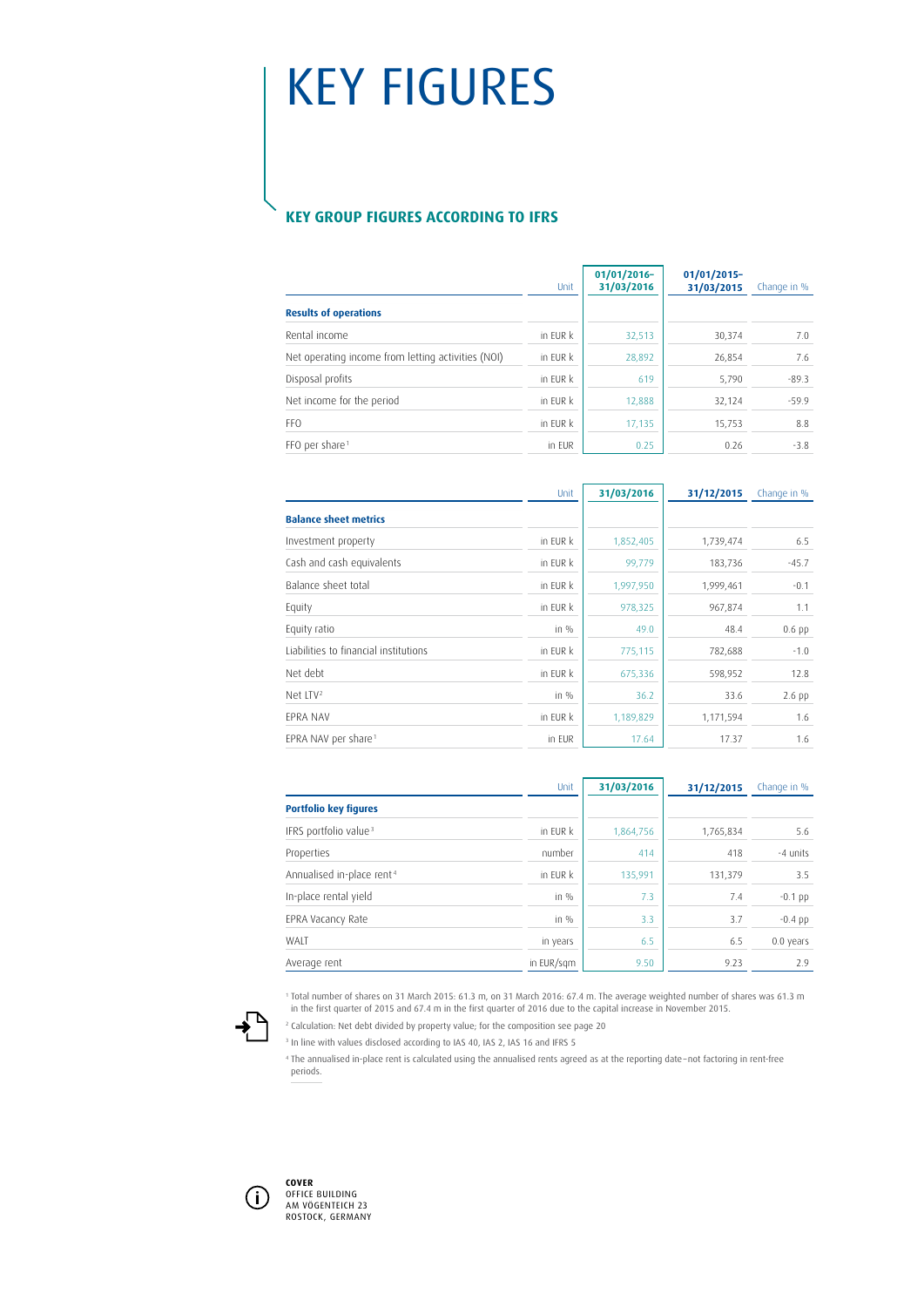# **CONTENTS**

2 FOREWORD

- 4 TLG IMMOBILIEN SHARES
- 7 EPRA KEY FIGURES

# 12 INTERIM GROUP MANAGEMENT REPORT

# 22 CONSOLIDATED INTERIM FINANCIAL STATEMENTS

- 23 CONSOLIDATED STATEMENT OF COMPREHENSIVE INCOME
- 24 CONSOLIDATED BALANCE SHEET
- 25 CONSOLIDATED CASH FLOW STATEMENT
- 26 CHANGES IN GROUP EQUITY

## 27 CONDENSED NOTES TO THE CONSOLIDATED INTERIM FINANCIAL STATEMENTS

- 27 A. GENERAL INFORMATION ON THE CONSOLIDATED INTERIM FINANCIAL STATEMENTS OF TLG IMMOBILIEN AG
- 28 B. EXPLANATION OF ACCOUNTING AND VALUATION METHODS
- 29 C. SELECTED NOTES ON THE CONSOLIDATED BALANCE SHEET
- 30 D. SELECTED NOTES ON THE CONSOLIDATED STATEMENT OF COMPREHENSIVE INCOME
- 31 E. OTHER INFORMATION
- 33 FINANCIAL CALENDAR/CONTACT/IMPRINT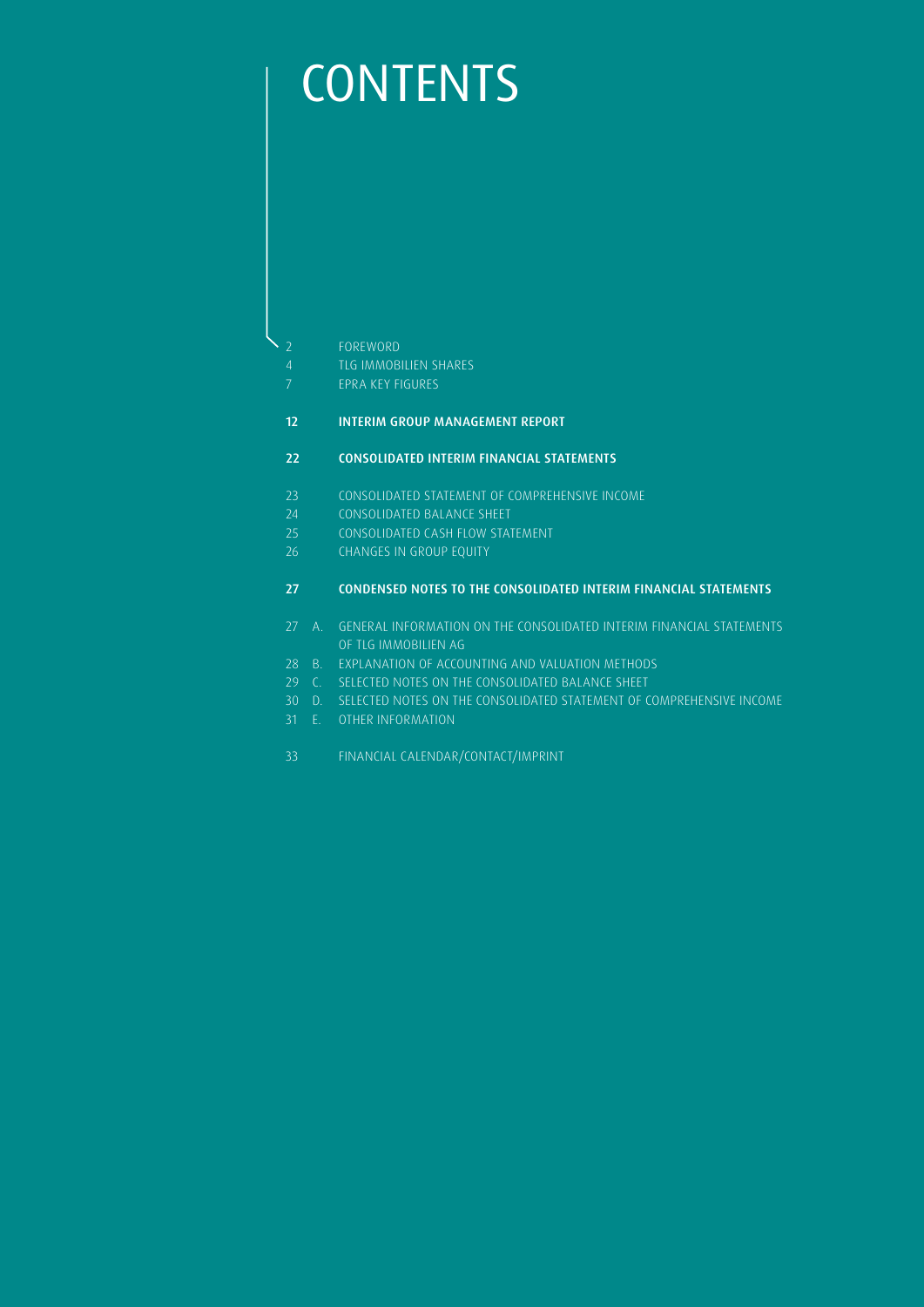

**Peter Finkbeiner** *Member of the Management Board*

**Niclas Karoff** *Member of the Management Board*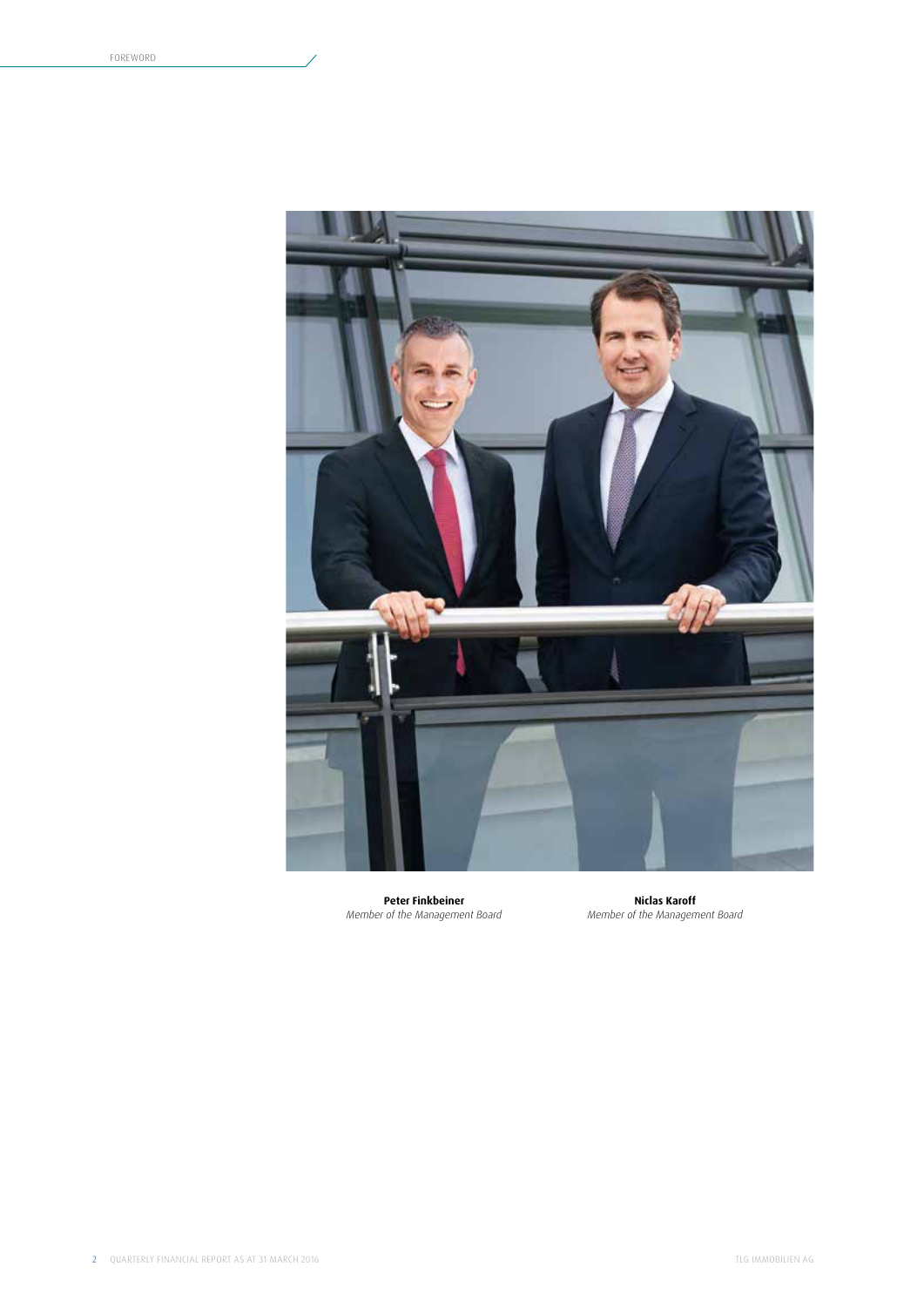## **DEAR SHAREHOLDERS, DEAR SIR OR MADAM,**

"Fully on track" was the title of our annual report for the 2015 financial year which we published on 30 March 2016 – and the title is a fitting description for the first quarter of 2016, as well.

On 2 February 2016, the hotel and office property at Dresden main station that was acquired in December 2015 with a total investment of EUR 28.2 m was transferred to our portfolio. Additionally, in March 2016, the purchase agreement was signed for an office property in central Leipzig with a total investment volume of EUR 57.2 m. The economic transfer of the portfolio of seven office properties and one hotel property that was acquired in November 2015 took place as planned on 31 March 2016. In April 2016, after the reporting date, an office property in Berlin that was acquired in January 2016 was transferred to the portfolio of TLG IMMOBILIEN AG (total investment: EUR 50.6 m). This shows that the company will continue to grow this year.

The steady expansion of our portfolio is having a positive effect on our operating results. In the first three months of the financial year, we were able to improve our key performance indicators further. Compared to the same period in 2015, the net operating income from letting activities increased by 7.6% to EUR 28.9 m. Likewise, our funds from operations (FFO) increased by 8.8% to EUR 17.1 m compared to 31 March 2015. We now expect to generate FFO of between EUR 72 m and EUR 74 m in the 2016 financial year as a whole; this forecast factors in the aforementioned acquisitions.

We believe that these developments represent a successful start to the year that we hope to continue in the current financial year.

This year's annual general meeting will be held in Berlin on 31 May 2016, where we intend to propose a dividend of EUR 0.72 per share for the 2015 financial year ended. We are also looking forward to an inspiring dialogue with our shareholders.

Berlin, 13 May 2016

Peter Finkbeiner Member of the Management Board

Niclas Karoff Member of the Management Board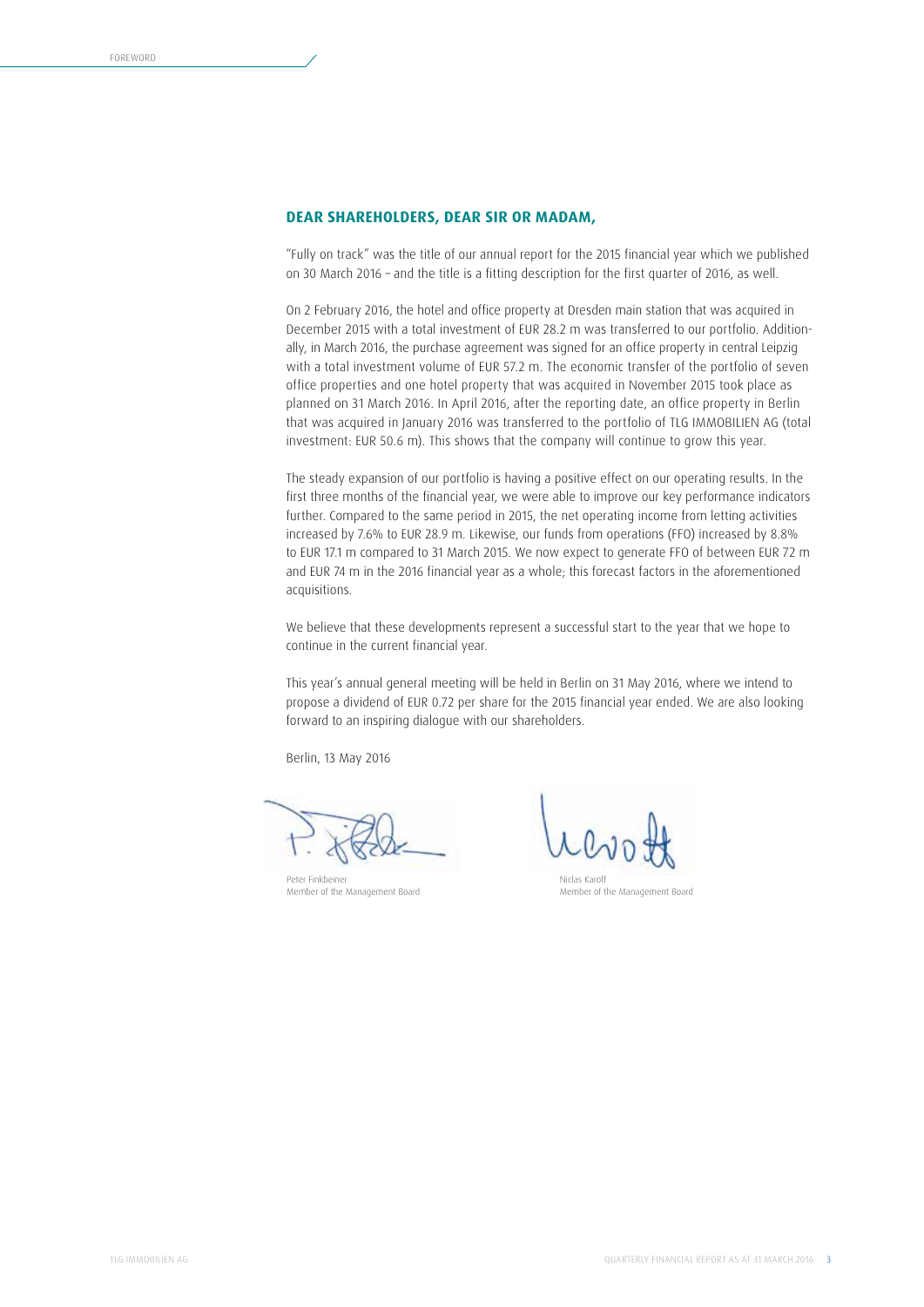# TLG IMMOBILIEN **SHARES**

The capital market environment was turbulent in the first quarter of 2016. The collapse in oil prices to a twelve-year low of below USD 30 per barrel, falling leading indicators in Europe and the United States, negative trends in China such as the Chinese stock market slump and the devaluation of the Chinese currency against the US dollar, and the stronger euro resulted in highly volatile stock markets in the first three months of 2016. Factors such as the more expansionary policies of central banks in the eurozone, Japan and China, the cautious policies of the US Federal Reserve and the recovery of oil prices following Russian and Saudi Arabian plans to freeze oil production served to restore stability.

As a result, the German stock market was under high pressure until mid February and the DAX fell below 9,000 points. The leading index had recovered by the end of the quarter and closed at 9,965.51 points on 31 March 2016, which corresponds to a decrease of 5.0% compared to its opening total on 4 January 2016.

Unlike the DAX, the SDAX did not decline as sharply in the first quarter, falling by 2.5% between the beginning of January 2016 and the end of March 2016.

In contrast, real estate share prices experienced more-positive growth. In the first three months, the FTSE EPRA/NAREIT Germany Index grew by 9.5% and the FTSE EPRA/NAREIT Europe Index decreased by 1.9% in the first quarter.

#### **Performance of the shares by index**

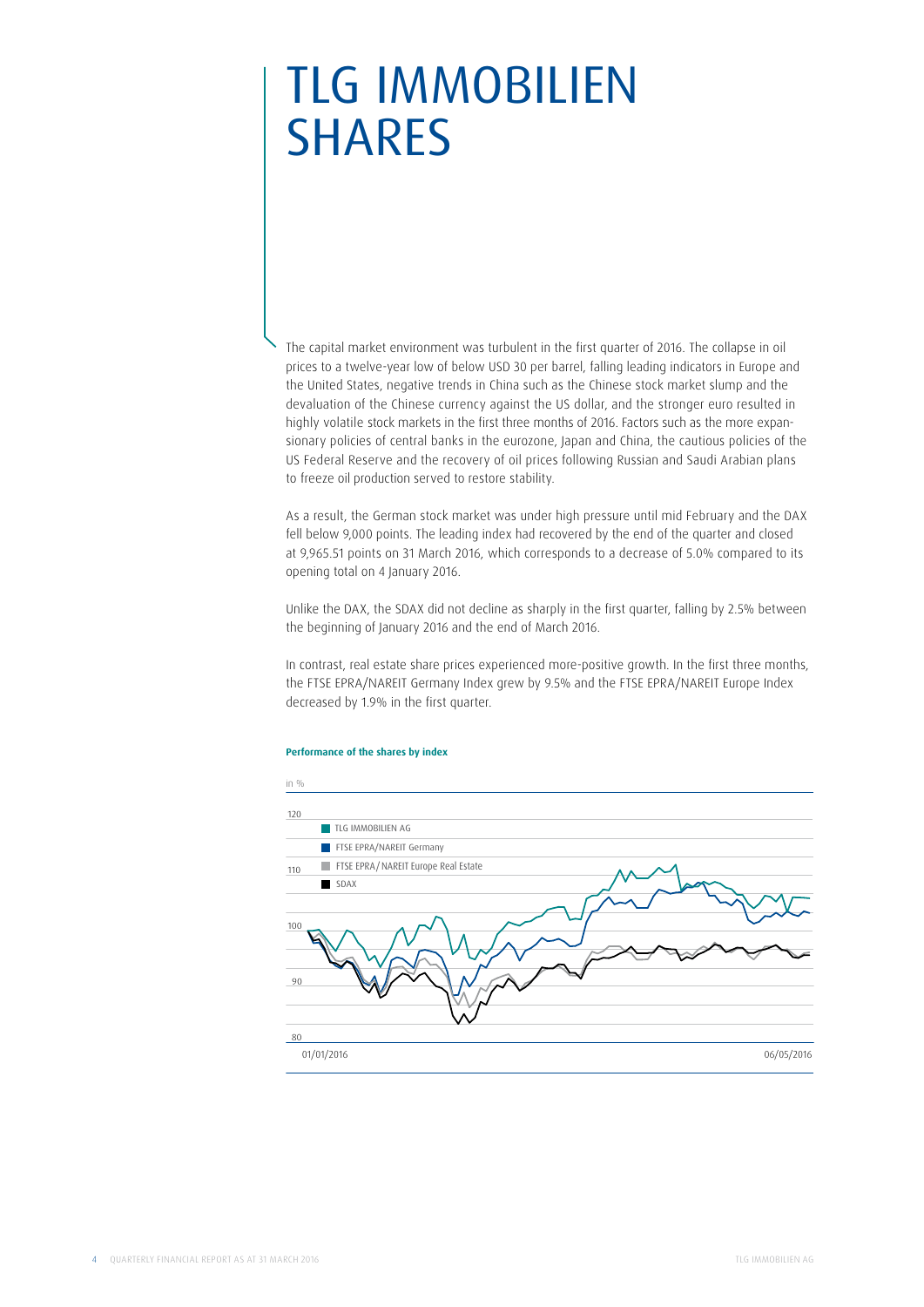The shares of TLG IMMOBILIEN AG enjoyed a good start to 2016 and reached EUR 19.40 on Xetra on 30 March 2016, their highest value on Xetra in the first quarter of 2016. On 31 March 2016, the shares closed the reporting period at EUR 19.15, which represents an increase of 10.1% in the first quarter of 2016, compared to the opening price of EUR 17.40 at the start of the year. This means that the performance of the shares of TLG IMMOBILIEN AG greatly surpassed that of the DAX and SDAX, as well as the FTSE EPRA/NAREIT Europe and FTSE EPRA/NAREIT Germany real estate indices.

#### **TLG IMMOBILIEN share data**

| ISIN/WKN                                      | DE000A12B8Z4/A12B8Z                                                                       |
|-----------------------------------------------|-------------------------------------------------------------------------------------------|
| Ticker symbol                                 | TLG                                                                                       |
| Share capital in EUR                          | 67,432,326.00                                                                             |
| Number of shares (no-par-value bearer shares) | 67,432,326                                                                                |
| Indices (selection)                           | SDAX, EPRA/NAREIT Global Index,<br>EPRA/NAREIT Europe Index,<br>EPRA/NAREIT Germany Index |
| Sector/sub-sector                             | Real estate                                                                               |
| Market segment                                | Regulated market (Prime Standard)                                                         |
| Designated sponsors                           | Commerzbank AG.<br>ODDO SEYDLER BANK AG                                                   |
| Quarterly high on 30/03/2016 (Xetra) in EUR   | 19.40                                                                                     |
| Quarterly low on 21/01/2016 (Xetra) in EUR    | 16.12                                                                                     |
| Closing price on 31/03/2016 (Xetra) in EUR    | 19.15                                                                                     |
| Market capitalisation in EUR m                | 1,291.3                                                                                   |

## **SHAREHOLDER STRUCTURE**

#### **Shareholder structure as at 31 March 2016\***



\* Data based on the latest voting rights notifications.

**GIC** capital ownership as at 24 July 2015, as announced by GIC in writing on 28 July 2015. On that date, the total number of voting rights was 61,302,326.

**Allianz Global Investors** capital ownership as at 19 March 2015, as announced by Allianz Global Investors in writing on 20 March 2015. On that date, the total number of voting rights was 61,302,326. **Total free float** as defined by Deutsche Börse.

The diagram shows the voting rights last disclosed by shareholders pursuant to § 21 and § 22 of the German Securities Trading Act (WpHG), based on the share capital of TLG IMMOBILIEN AG at the time. Please note that the last disclosed number of voting rights might since have changed within the thresholds without the shareholders being obliged to inform the company.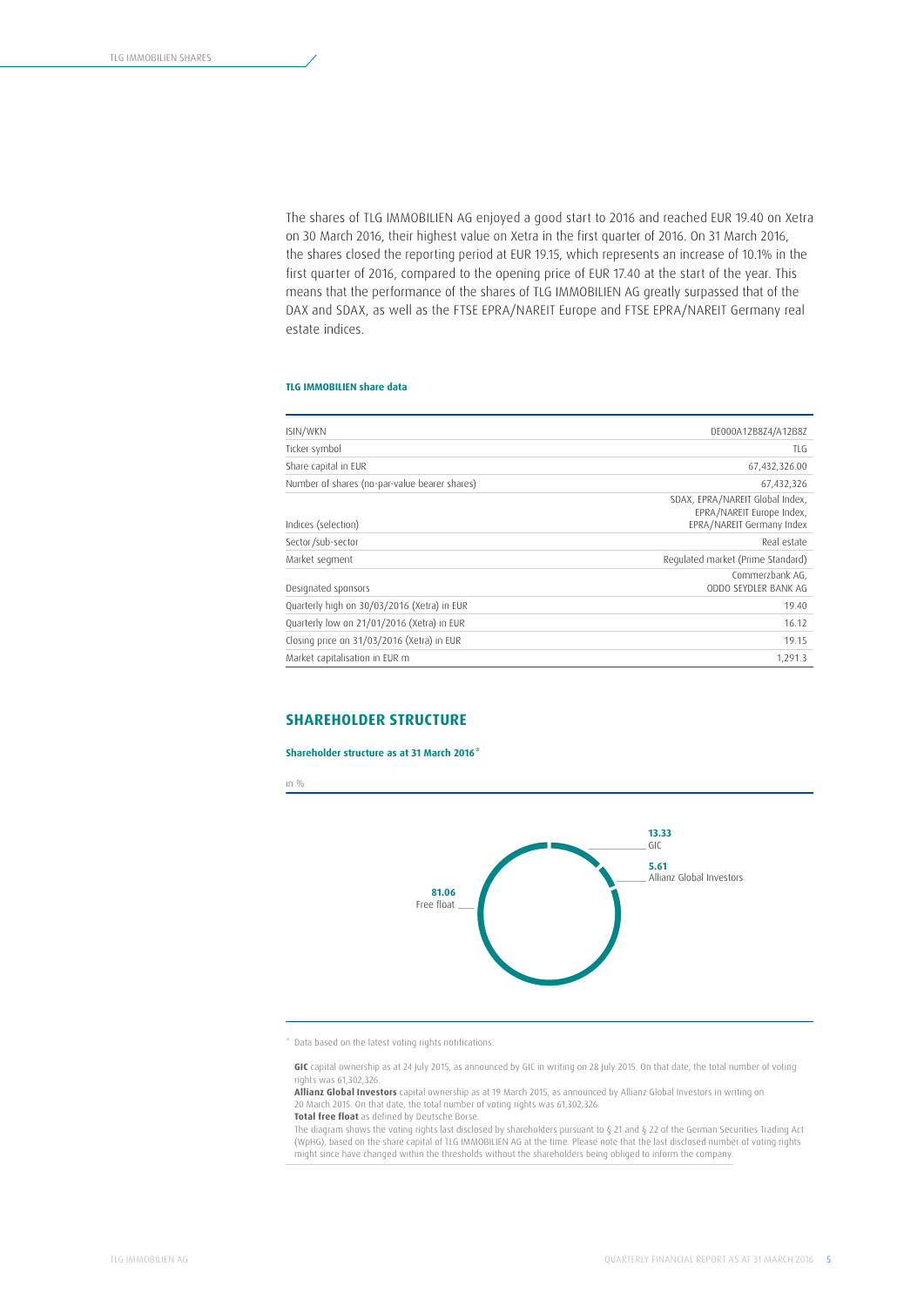# **COVERAGE BY ANALYSTS**

| Bank              | Target price in EUR | Rating     | Analyst           | Date       |
|-------------------|---------------------|------------|-------------------|------------|
| Victoria Partners | 18.50-20.50         | n/a        | Bernd Janssen     | 28/04/2016 |
| KEMPEN & CO.      | 18.00               | Neutral    | Remco Simon       | 26/04/2016 |
| Berenberg         | 21.00               | Buy        | Kai Klose         | 19/04/2016 |
| Bankhaus Lampe    | 21.00               | Buy        | Georg Kanders     | 12/04/2016 |
| <b>UBS</b>        | 20.00               | Neutral    | Osmaan Malik      | 05/04/2016 |
| Kepler Cheuvreux  | 22.50               | Buy        | Thomas Neuhold    | 31/03/2016 |
| J.P. Morgan       | 21.75               | Overweight | Tim Leckie        | 22/03/2016 |
| Commerzbank       | 21.50               | Buy        | Thomas Rothäusler | 01/03/2016 |
| <b>HSBC</b>       | 20.00               | Buy        | Thomas Martin     | 25/11/2015 |
| Deutsche Bank     | 20.50               | Buy        | Markus Scheufler  | 12/11/2015 |

Source: Bloomberg (as at 02/05/2016) and broker research

Two new banks, Berenberg and Kepler Cheuvreux, started covering the shares of TLG IMMOBILIEN AG in the first quarter of 2016.

# **INVESTOR RELATIONS ACTIVITIES**

TLG IMMOBILIEN AG attended the following national and international broker conferences in the first three months of 2016:

- { ODDO&Cie ODDO FORUM, Lyon
- { J.P. Morgan European Real Estate CEO Conference, London
- { UniCredit Kepler Cheuvreux German Corporate Conference 2016, Frankfurt am Main
- { ODDO SEYDLER Small and Mid Cap Conference 2016, Frankfurt am Main

The figures for 2015 were published on 30 March 2016 and discussed with investors and analysts in a conference call. A recording of the conference call and the report documents are available in the Investor Relations section of our website, www.tlg.eu.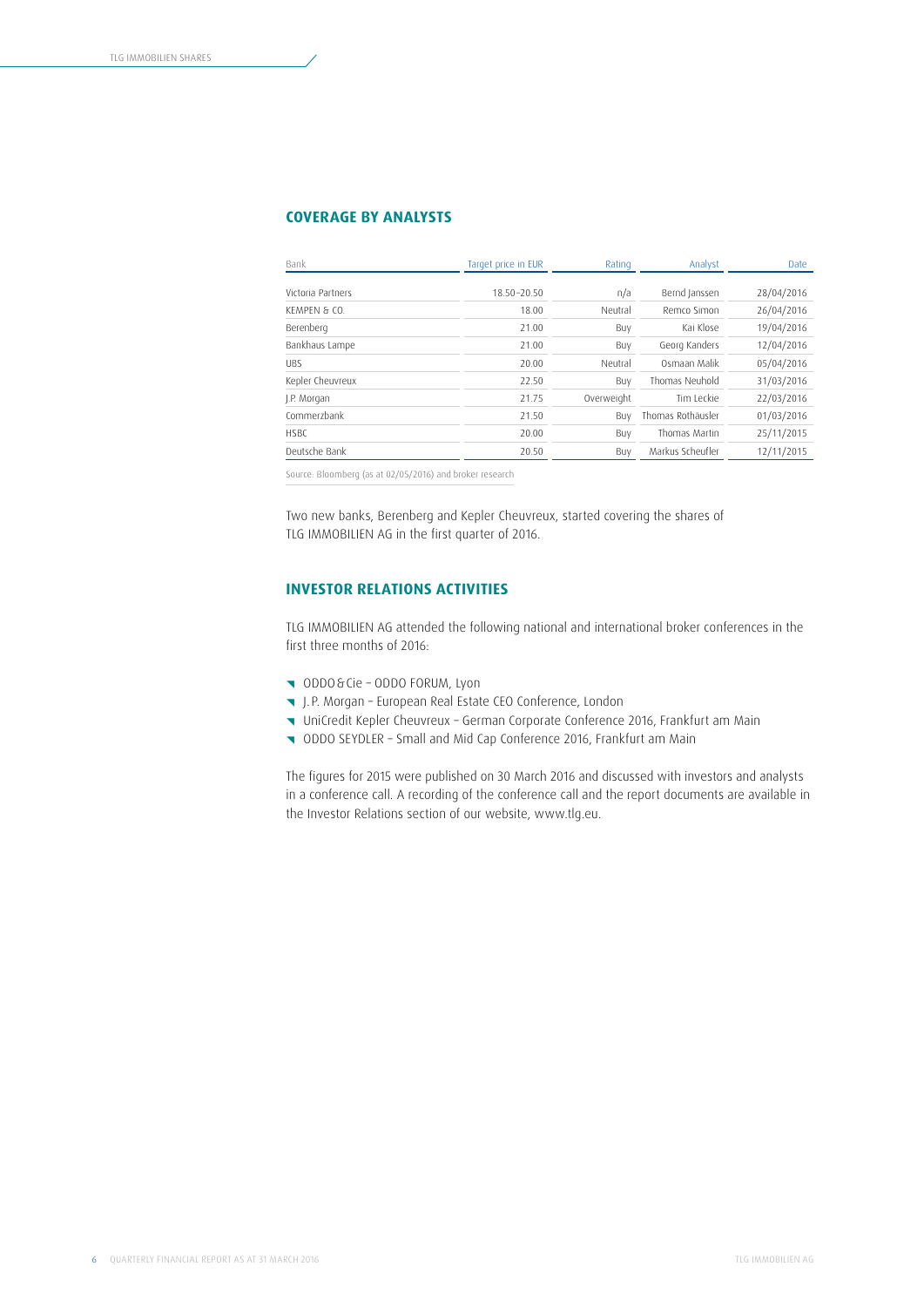# EPRA KEY FIGURES

The European Public Real Estate Association (EPRA) is a not-for-profit association based in Brussels. It represents the interests of listed real estate companies in Europe and is committed to consistent, transparent financial reporting.

TLG IMMOBILIEN AG has been a member of EPRA since November 2014 and, as a company listed on a stock exchange, publishes the key figures in line with the best-practices recommendations of EPRA for the sake of transparency and comparability.

#### **Overview of key EPRA figures**

| in EUR k                                | 31/03/2016 | 31/12/2015 | Change    | Change in % |
|-----------------------------------------|------------|------------|-----------|-------------|
| EPRA NAV                                | 1,189,829  | 1.171.594  | 18.235    | 1.6         |
| EPRA NNNAV                              | 939,702    | 931,029    | 8.673     | 0.9         |
| EPRA Net Initial Yield (NIY) in %       | 6.0        | 6.         | $-0.1$ pp |             |
| EPRA "topped-up" Net Initial Yield in % | 6.0        | 6.         | $-0.1$ pp |             |
| EPRA Vacancy Rate in %                  | 3.3        | 3.7        | $-0.4$ pp |             |

| in EUR k                                                           | $01/01/2016 -$<br>31/03/2016 | $01/01/2015 -$<br>31/03/2015 | Change     | Change in % |
|--------------------------------------------------------------------|------------------------------|------------------------------|------------|-------------|
| EPRA Earnings                                                      | 16.762                       | 15.304                       | 1.458      | 9.5         |
| EPRA Cost Ratio (including direct vacancy costs) in % <sup>1</sup> | 27.8                         | 27.6                         | $0.2$ $pp$ |             |
| EPRA Cost Ratio (excluding direct vacancy costs) in % <sup>1</sup> | 25.4                         | 26.2                         | $-0.8$ pp  |             |

<sup>1</sup> The reclassification of account items in the financial year caused the value from the previous year to change (see section D of the notes).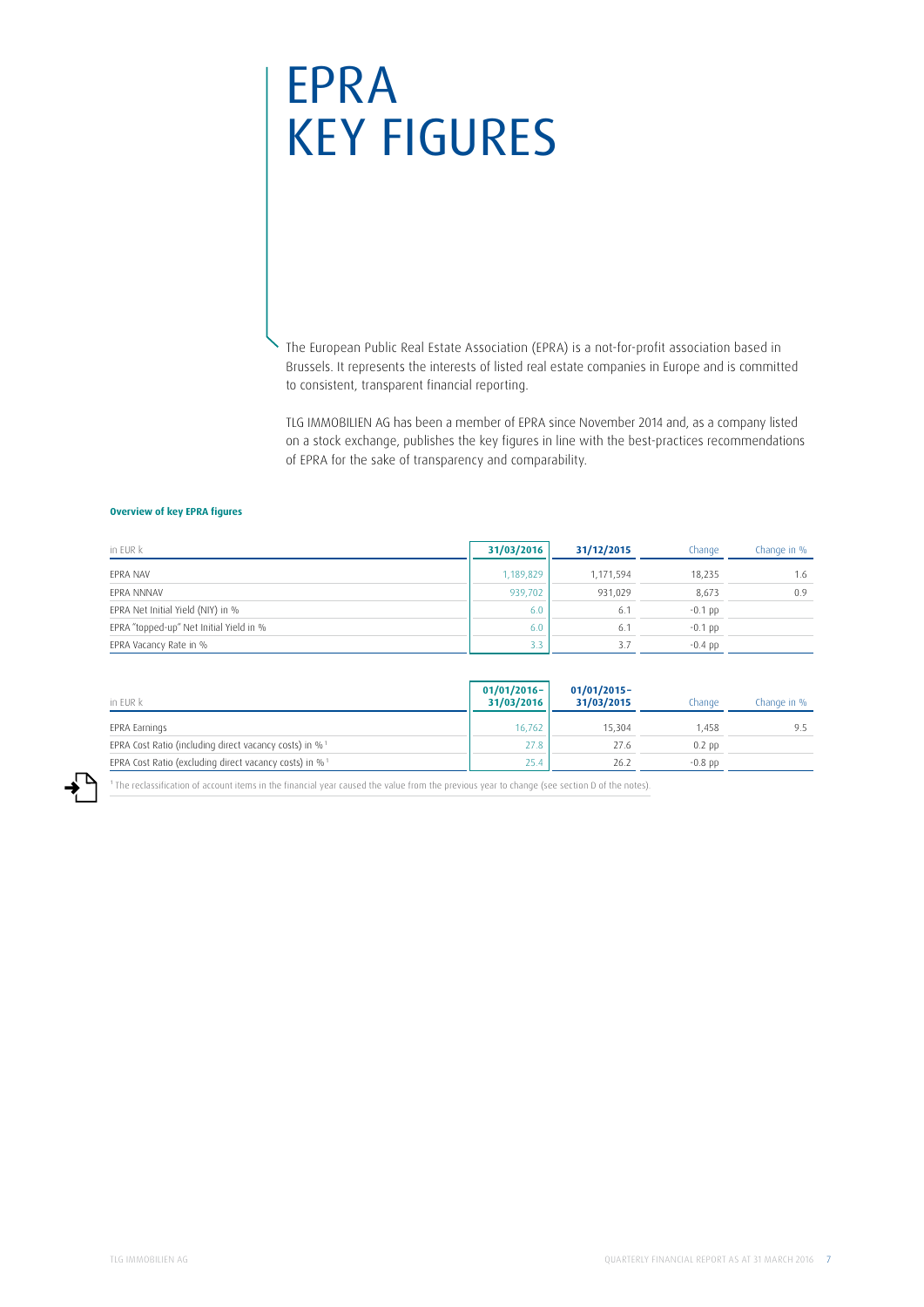# **EPRA EARNINGS**

EPRA Earnings is an indicator of the sustainable performance of a real estate platform and is therefore fundamentally similar to the FFO calculation. EPRA Earnings does not factor in revenue components which have no influence on the long-term performance of a real estate platform. This includes, for example, remeasurement effects and the result from the disposal of properties.

Unlike the FFO calculation carried out by TLG IMMOBILIEN, EPRA Earnings do not exclude other non-cash or non-recurring effects.

The increase in EPRA Earnings compared to the same period in the previous year is due primarily to the higher rental income following successful acquisitions and reductions in personnel expenses.

#### **EPRA Earnings**

| in EUR k                                                      | $01/01/2016 -$<br>31/03/2016 | $01/01/2015 -$<br>31/03/2015 | Change       | Change in % |
|---------------------------------------------------------------|------------------------------|------------------------------|--------------|-------------|
| Net income for the period                                     | 12,888                       | 32,124                       | $-19,236$    | $-59.9$     |
| Result from the remeasurement of investment property          | $-665$                       | $-23,139$                    | 22,474       | $-97.1$     |
| Result from the disposal of investment property               | $-612$                       | $-5,817$                     | 5,205        | $-89.5$     |
| Result from the disposal of real estate inventory             |                              | 27                           | $-34$        | n/a         |
| Taxes on profits or losses on disposals/aperiodic tax         | $\Omega$                     | $\Omega$                     | $\mathbf{0}$ | $\Omega$    |
| Result from the valuation of derivative financial instruments | 1,123                        | 59                           | 1,064        | n/a         |
| Deferred and actual taxes in respect of EPRA adjustments      | 4,073                        | 12,122                       | $-8,049$     | $-66.4$     |
| Non-controlling interests                                     | $-38$                        | $-72$                        | 34           | $-47.2$     |
| <b>EPRA Earnings</b>                                          | 16,762                       | 15,304                       | 1,458        | 9.5         |
| Average number of shares on issue (in thousands)              | 67,432                       | 61,302                       |              |             |
| EPRA Earnings per share (in EUR)                              | 0.25                         | 0.25                         |              |             |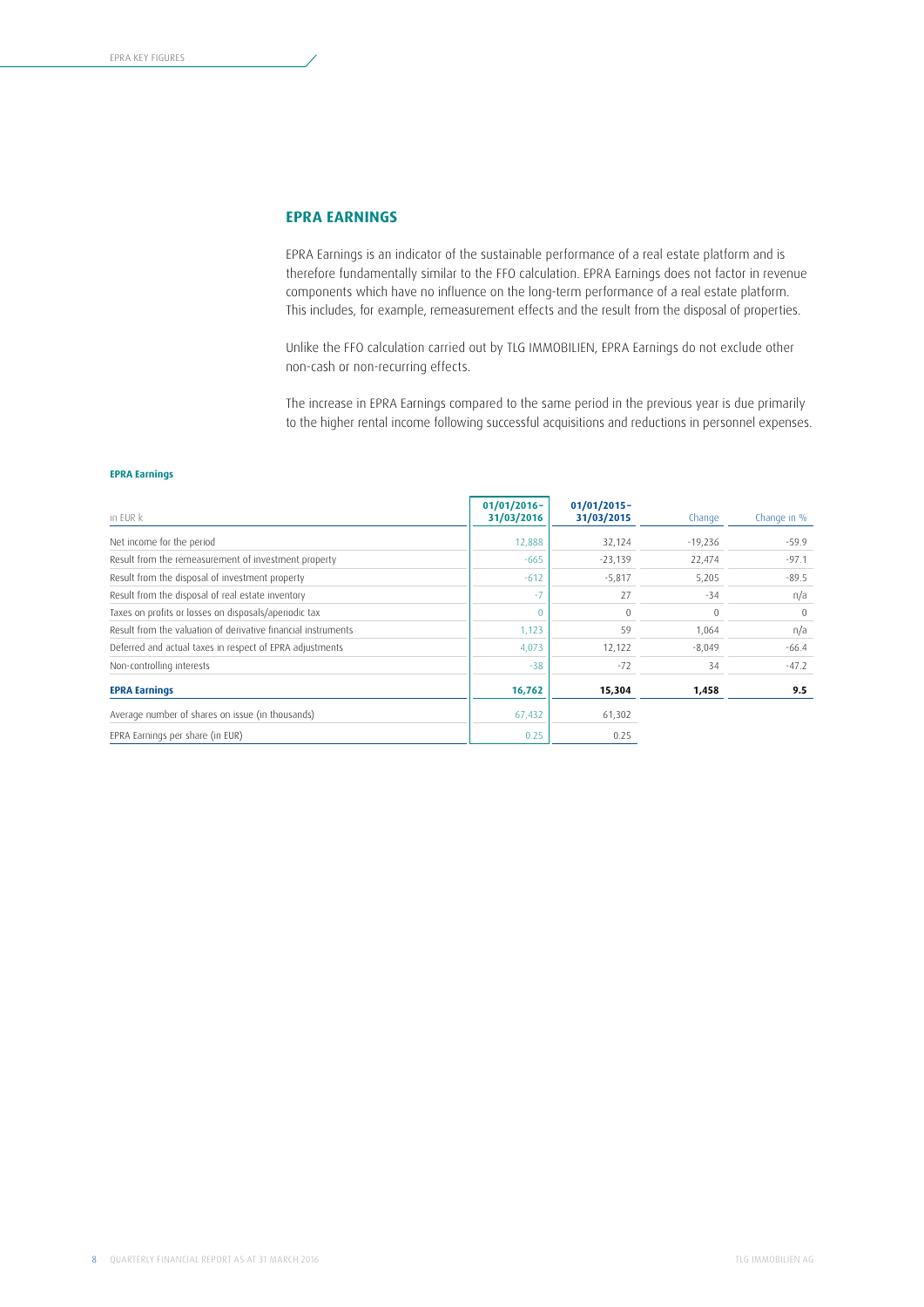# **EPRA NET ASSET VALUE (EPRA NAV)**

The EPRA NAV calculation discloses a net asset value on a consistent, comparable basis. The EPRA NAV is a key performance indicator for TLG IMMOBILIEN.

The EPRA NAV increased by EUR k 18,235 to EUR k 1,189,829 compared to 31 December 2015, which corresponds to an EPRA NAV per share of EUR 17.64.

The increase was primarily the result of the increase in equity due mainly to the total comprehensive income of EUR k 10,212 attributable to the shareholders of TLG IMMOBILIEN, the EUR k 2,870 increase in deferred tax liabilities and the EUR k 4,943 change in the fair value of derivative financial instruments.

#### **EPRA Net Asset Value (EPRA NAV)**

| in EUR k                                               | 31/03/2016 | 31/12/2015 | Change   | Change in % |
|--------------------------------------------------------|------------|------------|----------|-------------|
| Equity <sup>1</sup>                                    | 975,479    | 965,065    | 10,414   | 1.1         |
| Fair value adjustment of fixed assets (IAS 16)         | 5,587      | 5,572      | 15       | 0.3         |
| Fair value adjustment of real estate inventory (IAS 2) | 326        | 333        | $-7$     | $-2.1$      |
| Fair value of derivative financial instruments         | 20,864     | 15,921     | 4,943    | 31.0        |
| Deferred tax liabilities                               | 188,737    | 185,867    | 2,870    | 1.5         |
| Goodwill                                               | $-1,164$   | $-1,164$   | $\Omega$ | 0.0         |
| <b>EPRA Net Asset Value (EPRA NAV)</b>                 | 1,189,829  | 1,171,594  | 18,235   | 1.6         |
| Number of shares (in thousands)                        | 67,432     | 67,432     |          |             |
| EPRA NAV per share (in EUR)                            | 17.64      | 17.37      |          |             |

1 Adjusted for non-controlling interests

# **EPRA TRIPLE NET ASSET VALUE (EPRA NNNAV)**

EPRA recommends the calculation of an EPRA Triple Net Asset Value (EPRA NNNAV) which, in addition to the EPRA NAV, corresponds to the fair value of the company without the goingconcern principle. The EPRA NAV excludes hidden liabilities and hidden reserves resulting from market valuations of liabilities, as well as deferred taxes.

As at 31 March 2016, the EPRA Triple Net Asset Value was EUR k 939,702 compared to EUR k 931,029 in the previous year. The difference of EUR k 8,673 was caused primarily by the development of equity, which was driven by the net income for the period.

#### **EPRA Triple Net Asset Value (EPRA NNNAV)**

| in EUR k                                                       | 31/03/2016 | 31/12/2015 | Change   | Change in % |
|----------------------------------------------------------------|------------|------------|----------|-------------|
| <b>EPRA Net Asset Value (EPRA NAV)</b>                         | 1,189,829  | 1,171,594  | 18,235   | 1.6         |
| Fair value of derivative financial instruments                 | $-20,864$  | $-15.921$  | $-4.943$ | 31.0        |
| Fair value adjustment of liabilities to financial institutions | $-40,526$  | $-38.777$  | $-1.749$ | 4.5         |
| Deferred tax liabilities                                       | $-188.737$ | $-185.867$ | $-2.870$ | 1.5         |
| <b>EPRA Triple Net Asset Value (EPRA NNNAV)</b>                | 939,702    | 931.029    | 8,673    | 0.9         |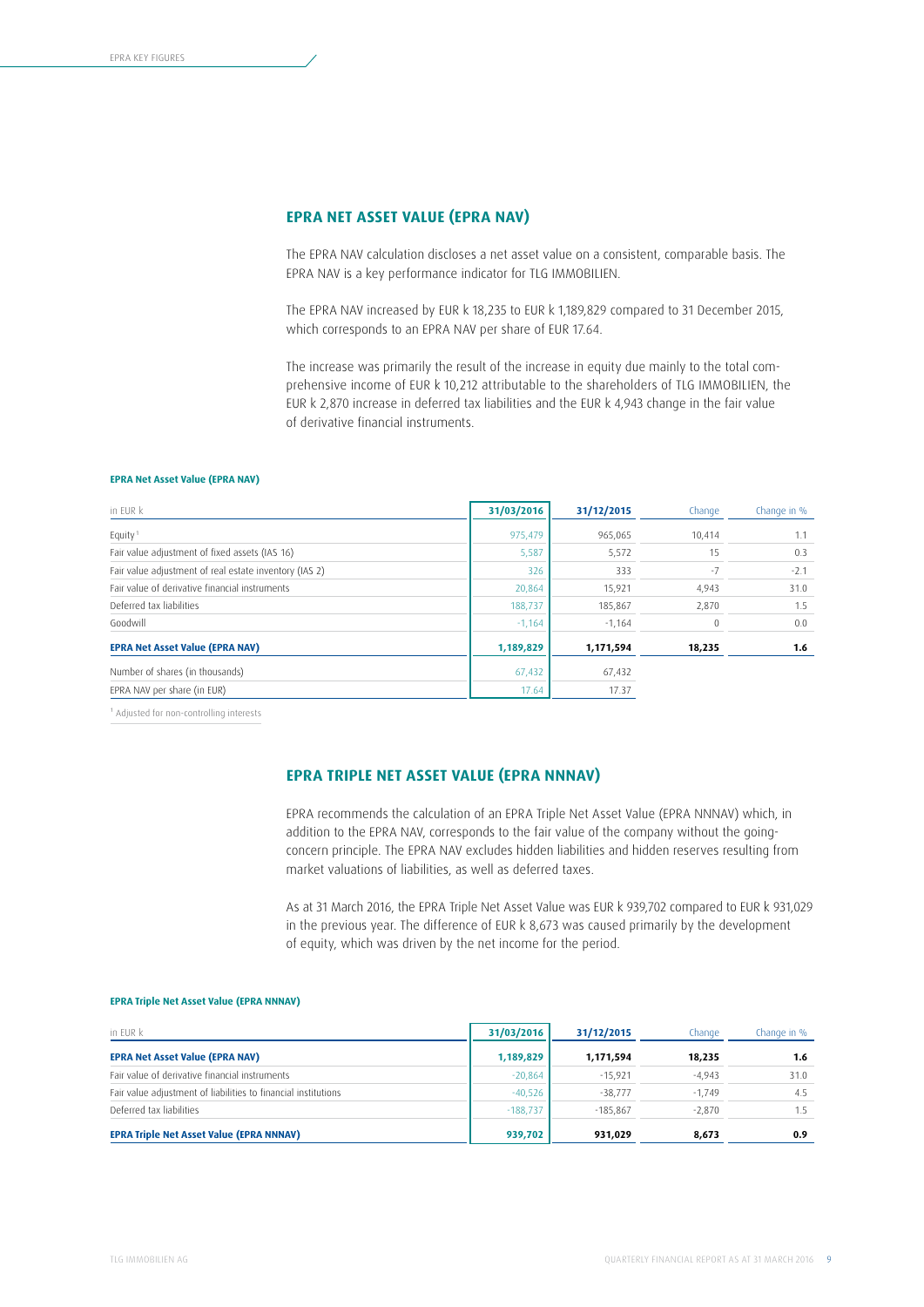# **EPRA NET INITIAL YIELD (EPRA NIY) AND EPRA "TOPPED-UP" NIY**

The EPRA Net Initial Yield (EPRA NIY) is a figure which reflects the yield of the real estate portfolio. It is calculated as the ratio between rental income as at the balance sheet date less non-recoverable operating costs and the gross market value of the real estate portfolio.

Rent-free periods are adjusted in the rent calculation for the EPRA "topped-up" NIY.

## **EPRA Net Initial Yield (EPRA NIY) and EPRA "topped-up" NIY**

| in EUR k                                    | 31/03/2016 | 31/12/2015 | Change    | Change in % |
|---------------------------------------------|------------|------------|-----------|-------------|
| Investment property                         | 1,852,405  | 1,739,474  | 112,931   | 6.5         |
| Real estate inventory                       | 1,103      | 1,104      | -1        | $-0.1$      |
| Properties classified as held for sale      | 1,919      | 15,912     | $-13,993$ | $-87.9$     |
| Property portfolio (net)                    | 1,855,427  | 1,756,490  | 98,937    | 5.6         |
| Estimated transaction costs                 | 131,983    | 125,899    | 6,084     | 4.8         |
| Property portfolio (gross)                  | 1,987,410  | 1,882,389  | 105,021   | 5.6         |
| Annualised cash passing rental income       | 135,703    | 131,097    | 4,606     | 3.5         |
| Property outgoings                          | $-16,619$  | $-16,533$  | $-86$     | 0.5         |
| Annualised net rents                        | 119,084    | 114,564    | 4,520     | 3.9         |
| Notional rent for ongoing rent-free periods | 286        | 280        | 6         | 2.1         |
| Annualised "topped-up" net rent             | 119,370    | 114,844    | 4,526     | 3.9         |
| <b>EPRA Net Initial Yield (NIY) in %</b>    | 6.0        | 6.1        | -0.1 pp   |             |
| EPRA "topped-up" Net Initial Yield in %     | 6.0        | 6.1        | $-0.1$ pp |             |

# **EPRA VACANCY RATE**

The EPRA Vacancy Rate is the ratio between the market rent for vacant properties and the market rent for the overall portfolio on the balance sheet date. The market rents used in this calculation were calculated by Savills Advisory Services GmbH & Co. KG as part of the measurement of the real estate portfolio's fair value. The reduction of the EPRA Vacancy Rate for the portfolio as a whole from 3.7% as at 31 December 2015 to 3.3% in the first quarter of 2016 is due primarily to the disposal of two business parks in Chemnitz.

#### **EPRA Vacancy Rate**

| in EUR k                          | 31/03/2016 | 31/12/2015 | Change        | Change in % |
|-----------------------------------|------------|------------|---------------|-------------|
| Market rent for vacant properties | 4.448      | 4.919      | $-47^{\circ}$ | -9.6        |
| Total market rent                 | 136.167    | 131.679    | 4.488         | 3.4         |
| <b>EPRA Vacancy Rate in %</b>     | 3.3        | 3.,        | $-0.4$ pp     |             |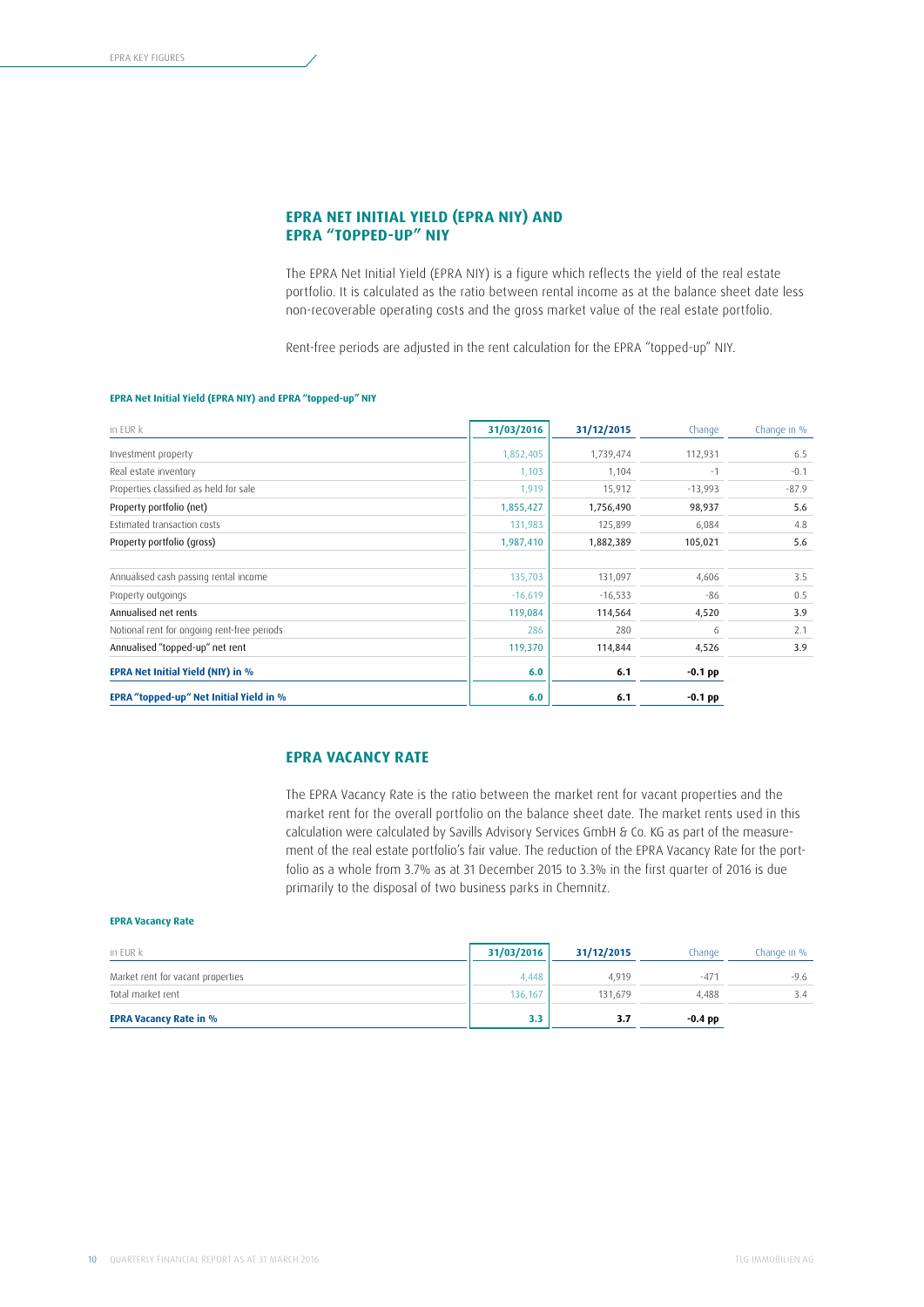# **EPRA COST RATIO**

The EPRA Cost Ratio is the ratio between the total operative and administrative expenses and rental income, in order that the expenditure of the overall real estate platform as a percentage of rental income can be compared between various real estate companies. The relevant operative and administrative costs reported in the EPRA Cost Ratio include all expenses resulting from the operational management of the real estate portfolio that cannot be recovered or passed on, excluding changes in the fair value of real estate properties or financial instruments, borrowing costs and tax expenditure. It includes one-off effects and non-recurring costs.

#### **EPRA Cost Ratio**

| in EUR k                                                                                        | $01/01/2016 -$<br>31/03/2016 | $01/01/2015 -$<br>31/03/2015 | Change     | Change in % |
|-------------------------------------------------------------------------------------------------|------------------------------|------------------------------|------------|-------------|
| Costs pursuant to the consolidated statement of comprehensive income<br>under IFRS <sup>1</sup> |                              |                              |            |             |
| Expenses from letting activities                                                                | 8,595                        | 8,987                        | $-392$     | $-4.4$      |
| Personnel expenses                                                                              | 2,854                        | 3,204                        | $-350$     | $-10.9$     |
| Depreciation                                                                                    | 143                          | 218                          | $-75$      | $-34.4$     |
| Other operating expenses                                                                        | 2,426                        | 1,609                        | 817        | 50.8        |
| Income from recharged utilities and other operating costs                                       | $-4,781$                     | $-4,916$                     | 135        | $-2.7$      |
| Income from other reimbursements                                                                | $-165$                       | $-584$                       | 419        | $-71.7$     |
| Other operating income from reimbursements                                                      | $-18$                        | $-113$                       | 95         | $-84.1$     |
| Ground rent                                                                                     | $-2$                         | -7                           | 5          | $-71.4$     |
| <b>EPRA costs (including direct vacancy costs)</b>                                              | 9,052                        | 8,398                        | 654        | 7.8         |
| Direct vacancy costs                                                                            | $-808$                       | $-431$                       | $-377$     | 87.5        |
| <b>EPRA costs (excluding direct vacancy costs)</b>                                              | 8,244                        | 7,967                        | 277        | 3.5         |
| Rental income                                                                                   | 32,513                       | 30,374                       | 2,139      | 7.0         |
| EPRA Cost Ratio (including direct vacancy costs) in %                                           | 27.8                         | 27.6                         | $0.2$ $pp$ |             |
| EPRA Cost Ratio (excluding direct vacancy costs) in %                                           | 25.4                         | 26.2                         | $-0.8$ pp  |             |

<sup>1</sup> [Reclassifications of account items in the financial year caused individual values from the previous year to change \(see section D of the notes\).](#page-31-0)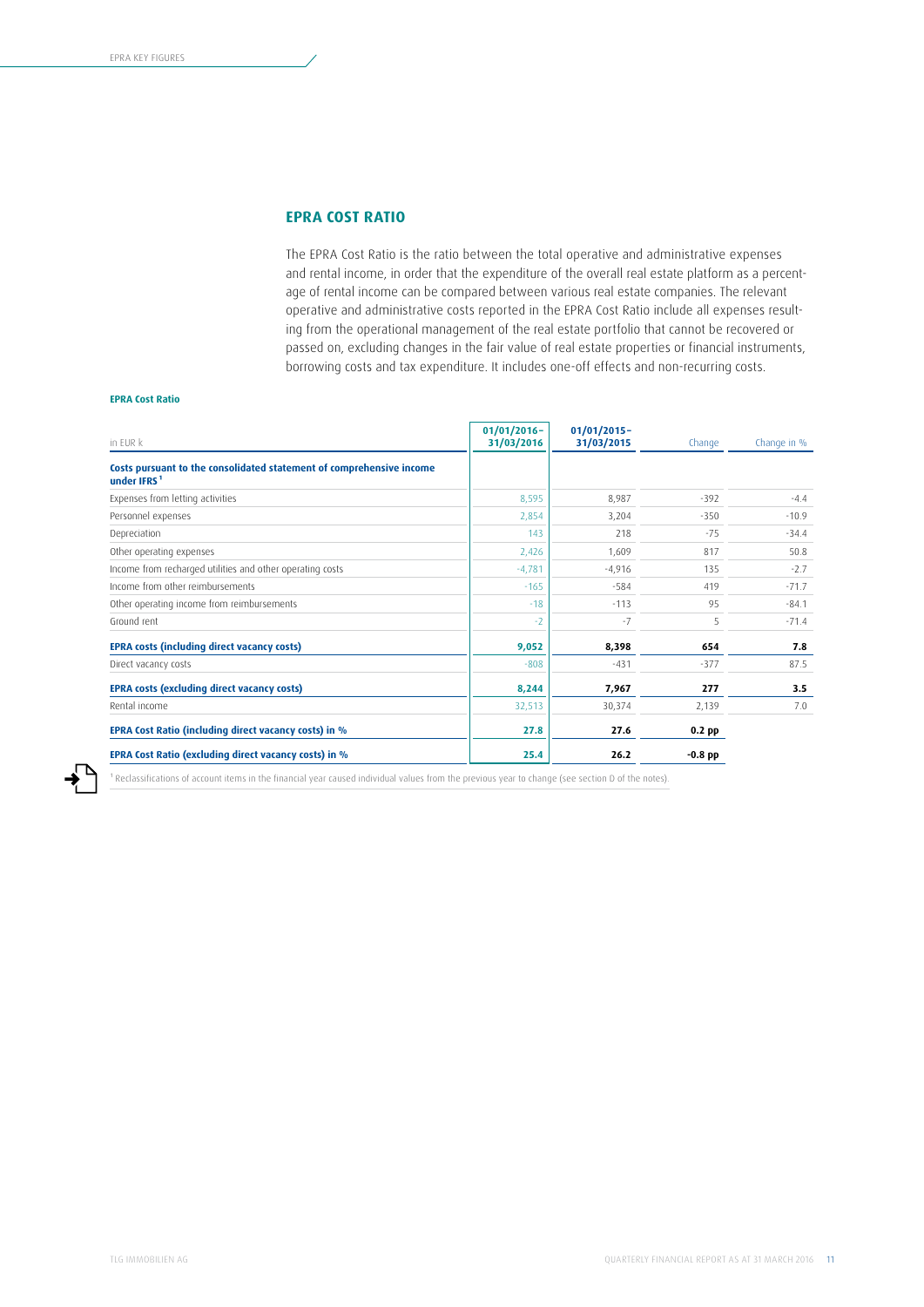# INTERIM GROUP MANAGEMENT REPORT DETAILED INDEX

# 13 1. COMPANY FUNDAMENTALS

13 1.1 BUSINESS MODEL OF THE GROUP

## 13 2. ECONOMIC REPORT

- 13 2.1 GENERAL ECONOMIC CONDITIONS AND REAL ESTATE MARKETS
- 15 2.2 POSITION OF THE COMPANY

# 21 3. STATEMENT OF EVENTS AFTER THE REPORTING DATE

# 21 4. REPORT ON RISKS, OPPORTUNITIES AND FORECASTS

- 21 4.1 RISK REPORT
- 21 4.2 OPPORTUNITY REPORT
- 21 4.3 FORECAST REPORT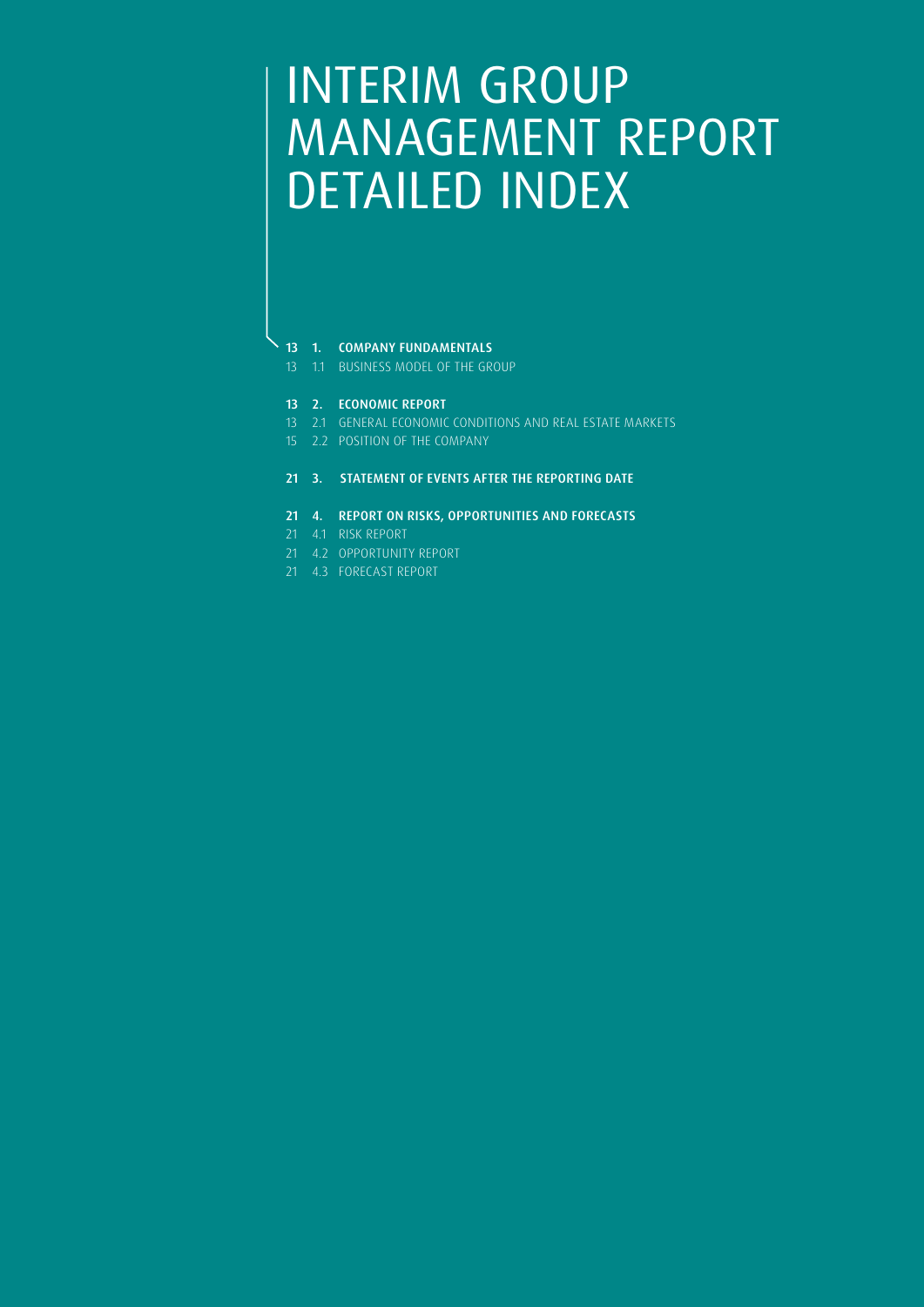# INTERIM GROUP MANAGEMENT REPORT

# **1. COMPANY FUNDAMENTALS**

# 1.1 BUSINESS MODEL OF THE GROUP

## 1.1.1 Organisational structure

With two effective branches in Berlin and Dresden, as well as various regional offices, TLG IMMOBILIEN AG has access to well-developed and established local networks in the growth regions of eastern Germany.

The business model and the corporate strategy of TLG IMMOBILIEN are based on the following pillars:

# **\** Strategic portfolio management

Thanks to a deep understanding of local markets and real estate, strategic services such as strategic portfolio management and monitoring, valuation and portfolio planning are rendered centrally.

## K Asset and property management

TLG IMMOBILIEN covers significant links in the real estate value chain internally. Its various branches bear a decentralised responsibility for technical and commercial management of properties, including tenant relations.

## **K** Acquisitions and sales

With its many years of expertise, TLG IMMOBILIEN is exceptionally well connected in its core markets. This generates attractive opportunities for the company to grow and chances to sell properties for the best possible prices in line with its portfolio optimisation strategy.

# **2. ECONOMIC REPORT**

## 2.1 GENERAL ECONOMIC CONDITIONS AND REAL ESTATE MARKETS

## 2.1.1 General economic conditions

At the beginning of 2016, the economic situation in Germany was characterised by solid growth. According to preliminary figures from the Halle Institute for Economic Research (IWH), the gross domestic product (GDP) grew by 0.5% in the first quarter of 2016 compared to the previous quarter. IWH also expects the growth of the real GDP in eastern Germany to decrease from 0.4% in the fourth quarter of 2015 to 0.3% in the first quarter of 2016.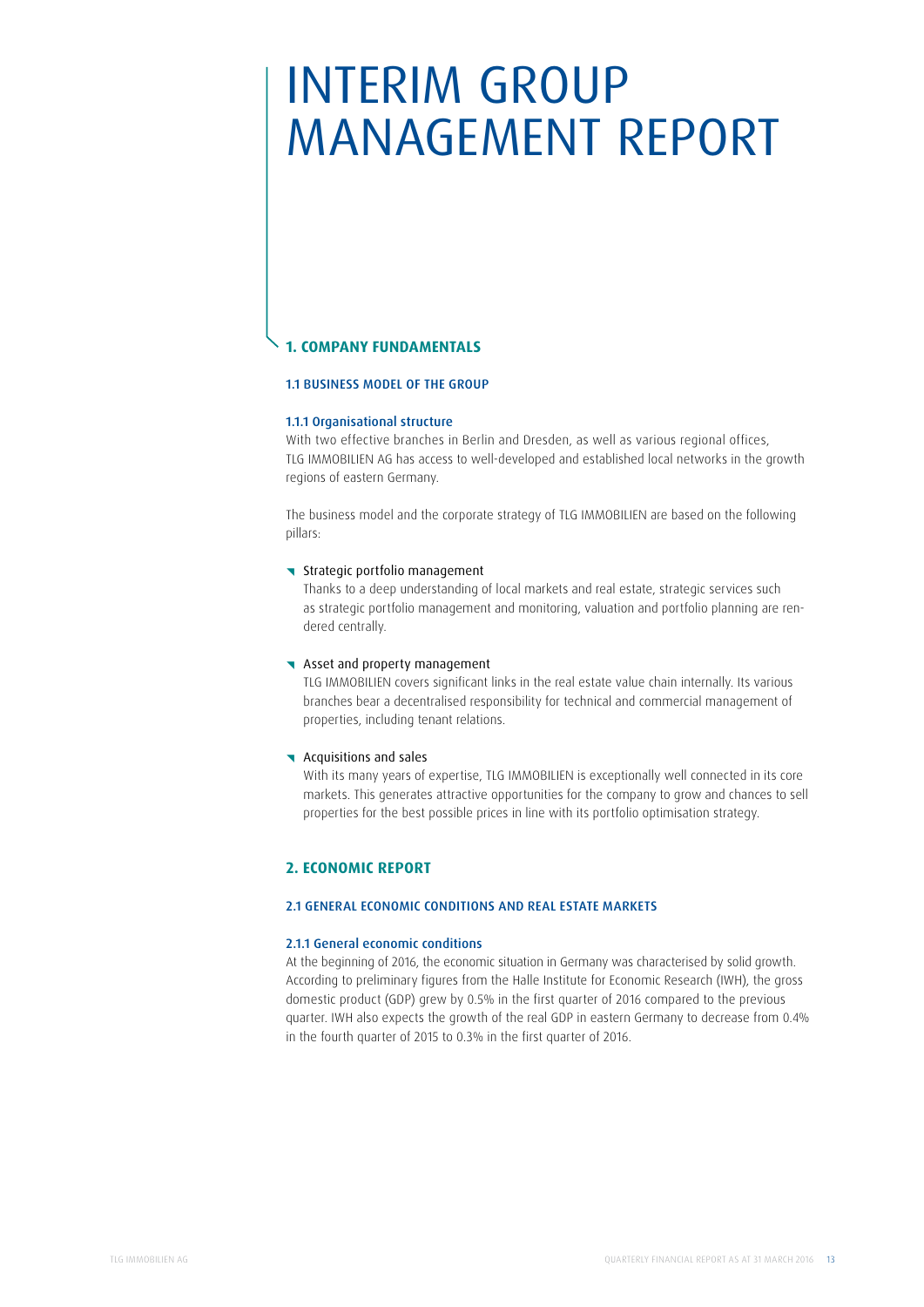Despite the global economic and political risks (economic worsening in China, unstable financial markets, imponderables in the European banking system, deflation in the eurozone and European disunity in the face of the refugee crisis), the German economy has remained stable according to information published by IWH. Private consumption remains the main driver of positive, steady economic growth in Germany. Low oil prices are also serving to improve purchasing power.

#### 2.1.2 Economic situation in the sectors

According to German Property Partners, the volume of transactions on the commercial investment market in the top seven German cities was around EUR 4.2 bn in the first quarter of 2016, which represents a decrease of 8.3% compared to the same quarter in the previous year. According to Savills, the decrease in the transaction volume despite growing demand is the result of the ownership structure on the German real estate market, which focuses on long-term revenue and ongoing cash flow returns instead of property disposals.

#### 2.1.3 Development of the office property market

According to Savills, office properties remain the most sought-after asset class on the German commercial real estate investment market. In the first quarter of 2016, they generated around 45% of the total volume of transactions in Germany, which is equivalent to around EUR 3.7 bn. The transaction volume therefore increased by 6% compared to the same quarter in the previous year. Simultaneously, according to Colliers, the proportion of the transaction volume attributable to the top seven cities fell below the three-year average, which indicates growing interest amongst investors in B-rated cities.

#### 2.1.4 Development of the retail property market

Although Gfk has forecast that the total indicator will decrease again from 9.5 to 9.4 points in April 2016, consumer confidence in Germany remains high overall. The stable labour market and low inflation rates mean that consumers are willing to spend money. Due to the recent decision of the European Central Bank to cut the base rate to 0%, saving will become an even less attractive alternative to spending.

The favourable business landscape is stimulating investments in retail properties. However, according to Savills, the volume of transactions in the first quarter of 2016 decreased by 40% to EUR 2.2 bn compared to the same quarter in the previous year. However, this decrease might merely be a short-term drop and not a trend reversal.

#### 2.1.5 Development of the hotel property market

After a good 2015 financial year with net turnover of EUR 24.1 bn (+4.2%), the German International Hotel Association (IHA) believes that expectations for the German hotel industry in 2016 are also positive due to the robust economic situation, high consumer confidence and wanderlust.

The positive performance of the tourism industry is having a positive effect on the hotel property investment market. According to CBRE, in the first quarter of 2016, the volume of transactions reached EUR 750 m, which represents a considerable increase of 30% compared to the previous year.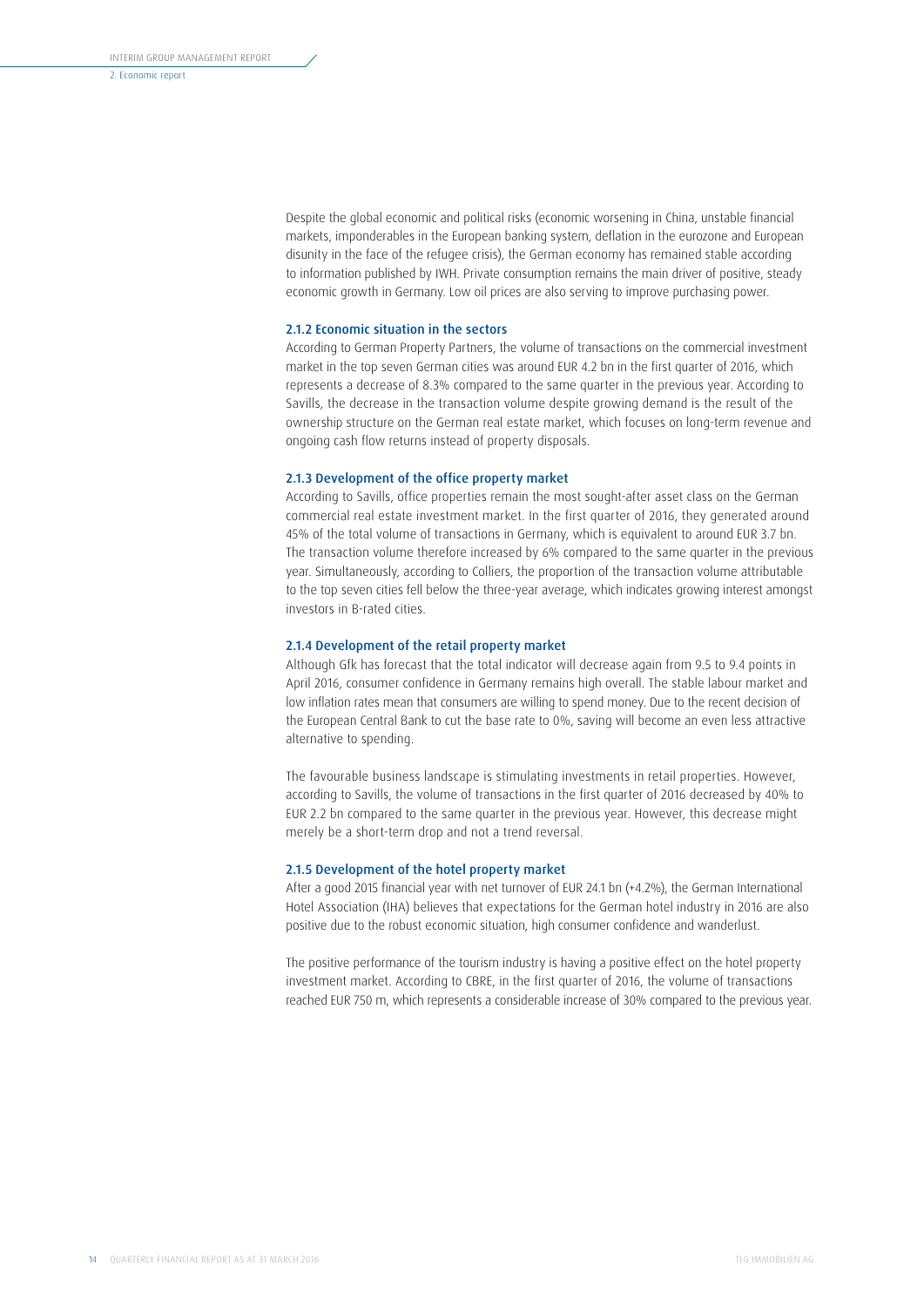## 2.2 POSITION OF THE COMPANY

## 2.2.1 Course of business

Overall, the performance of TLG IMMOBILIEN in the reporting period was positive.

#### **Key figures**

|                                               | <b>Total</b> | Office  | Retail  | Hotel   | Other   |
|-----------------------------------------------|--------------|---------|---------|---------|---------|
| Property value (EUR k) <sup>1</sup>           | 1,864,756    | 669,168 | 872,628 | 262,436 | 60,524  |
| Annualised in-place rent (EUR k) <sup>2</sup> | 135,991      | 46,978  | 68,127  | 16,001  | 4,885   |
| In-place rental yield (%)                     | 7.3          | 7.1     | 7.8     | 5.9     | 8.0     |
| EPRA Vacancy Rate (%)                         | 3.3          | 5.3     | 1.6     | 2.8     | 6.6     |
| WALT (years)                                  | 6.5          | 4.8     | 5.8     | 13.8    | 8.5     |
| Properties (number)                           | 414          | 59      | 277     |         | 71      |
| Lettable area (sqm)                           | 1,266,800    | 455,363 | 598.936 | 109.498 | 103,003 |

1 In line with values disclosed according to IAS 40, IAS 2, IAS 16 and IFRS 5

<sup>2</sup> The annualised in-place rent is calculated using the annualised rents agreed as at the reporting date, not factoring in rent-free periods.

The property portfolio of TLG IMMOBILIEN comprises the office, retail, hotel and miscellaneous asset classes, where the latter essentially consists of the properties that were part of the non-core portfolio as at 31 December 2015. As at 31 March 2016, the portfolio contains 414 properties (31 December 2015: 418) with a property value (IFRS) of around EUR 1.865 bn (31 December 2015: around EUR 1.766 bn). The 5.6% increase in the value of the portfolio is due largely to new acquisitions.

In the first quarter, the acquisitions concerned the office and hotel asset classes. The value of the office asset class increased by 9.7% to EUR 669.2 m (31 December 2015: EUR 610.2 m, including the reclassification of three office properties worth EUR 3.3 m from the non-core portfolio) due, in particular, to the addition of seven office properties that had been purchased in late 2015 as part of a portfolio acquisition. The additional acquisitions of two inner-city hotels in Dresden and Leipzig, the latter as part of a portfolio acquisition, caused the portfolio value of the hotel asset class to increase by 26.4% to EUR 262.4 m. With a portfolio value of EUR 872.6 m (31 December 2015: EUR 873.4 m), the retail property portfolio has remained stable. The portfolio value of the miscellaneous asset class decreased by 18.9% to EUR 60.5 m (31 December 2015: EUR 74.7 m less the three properties worth EUR 3.3 m that were transferred to the office asset class), due essentially to disposals.

## 2.2.2 Earnings

In the first quarter of 2016, TLG IMMOBILIEN was able to generate positive net income for the period of EUR k 12,888. The earnings were EUR k 19,236 lower than in the previous year, due essentially to the remeasurement of investment properties.

In 2016, TLG IMMOBILIEN modified the methods it uses to determine measurement gains and losses. On 30 June 2016, an external expert will carry out a valuation and the most recently recognised fair values will be audited internally in the two other quarters of 2016. In 2015, another external measurement was carried out as part of every set of quarterly financial statements. The recognised fair values will only be adjusted following a valuation by an external expert, or as part of the internal audit if the changes in fair value can be documented.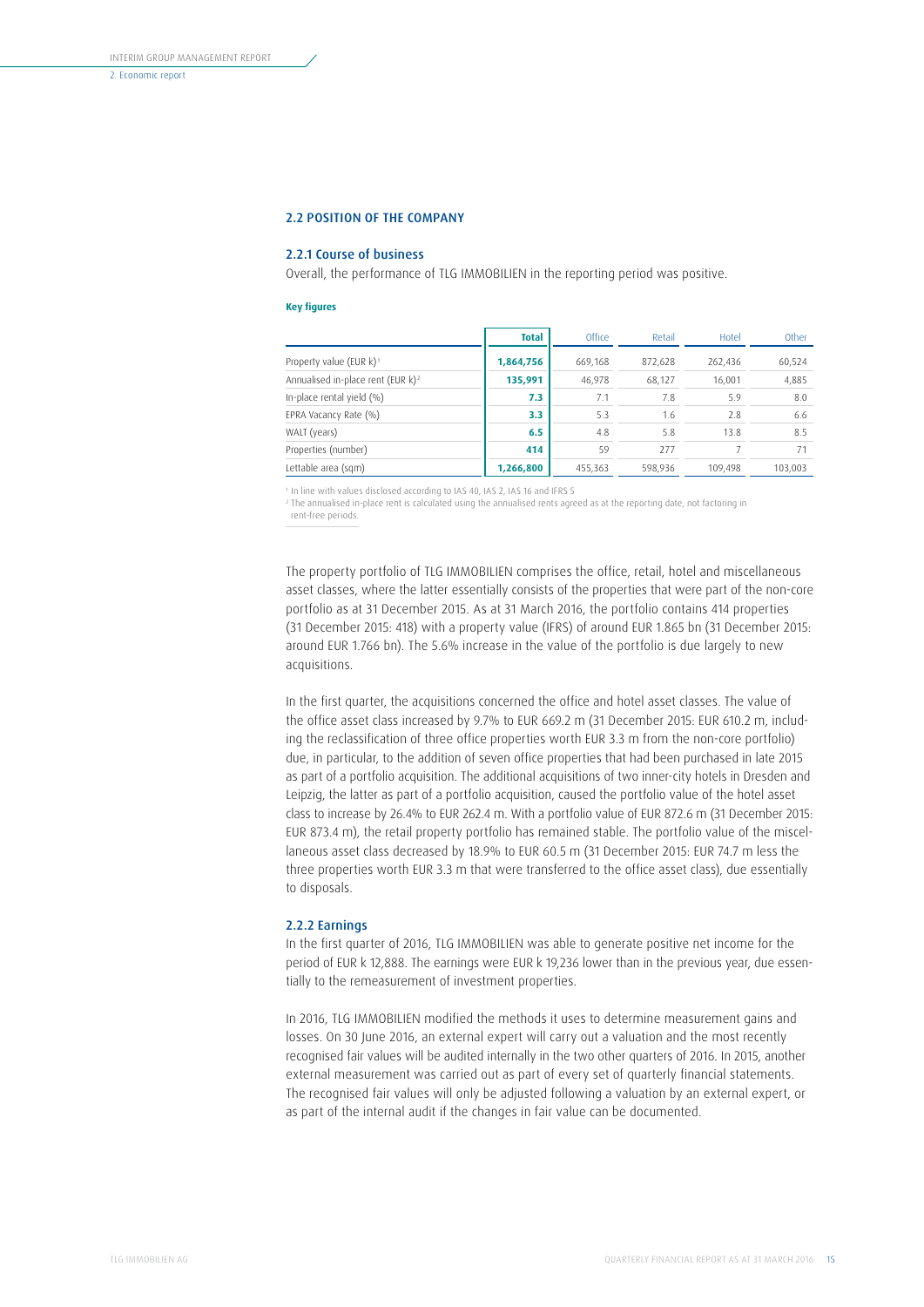#### The table below presents the results of operations:

| in EUR k                                                          | $01/01/2016 -$<br>31/03/2016 | $01/01/2015-$<br>31/03/2015 | Change    | Change in % |
|-------------------------------------------------------------------|------------------------------|-----------------------------|-----------|-------------|
| Net operating income from letting activities <sup>1</sup>         | 28,892                       | 26,854                      | 2,038     | 7.6         |
| Result from the remeasurement of investment property              | 665                          | 23,139                      | $-22,474$ | $-97.1$     |
| Result from the disposal of investment property                   | 612                          | 5,817                       | $-5,205$  | $-89.5$     |
| Result from the disposal of real estate inventory                 |                              | $-27$                       | 34        | n/a         |
| Other operating income <sup>1</sup>                               | 425                          | 1,460                       | $-1,035$  | $-70.9$     |
| Personnel expenses                                                | $-2,854$                     | $-3,204$                    | 350       | $-10.9$     |
| Depreciation                                                      | $-143$                       | $-218$                      | 75        | $-34.4$     |
| Other operating expenses                                          | $-2,426$                     | $-1,609$                    | $-817$    | 50.8        |
| Earnings before interest and taxes (EBIT)                         | 25,178                       | 52,211                      | $-27,033$ | $-51.8$     |
| Financial income                                                  | 70                           | 175                         | $-105$    | $-60.0$     |
| Financial expenses                                                | $-5,808$                     | $-6,029$                    | 221       | $-3.7$      |
| Result from the remeasurement of derivative financial instruments | $-1,123$                     | $-59$                       | $-1,064$  | n/a         |
| <b>Earnings before taxes</b>                                      | 18,316                       | 46,298                      | $-27,982$ | $-60.4$     |
| Income taxes                                                      | $-5,428$                     | $-14,174$                   | 8,746     | $-61.7$     |
| Net income for the period                                         | 12,888                       | 32,124                      | $-19,236$ | $-59.9$     |
| Other comprehensive income (OCI)                                  | $-2,638$                     | $-2,014$                    | $-624$    | 31.0        |
| <b>Total comprehensive income</b>                                 | 10,250                       | 30,110                      | $-19,860$ | $-66.0$     |

1  [Reclassifications of account items in the financial year caused individual values from the previous year to change \(see section D of the notes\).](#page-31-0)

The net operating income from letting activities was EUR k 28,892. The rental income has increased by EUR k 2,038 compared to the same period in the previous year, due especially to the fact that newly acquired properties were put into operational management, and thus now affect net profit. The rental income from the newly acquired properties has more than compensated for the decrease resulting from property disposals.

The result from the remeasurement of investment property was EUR k 665 in the reporting period.

Compared to the same period in the previous year, the disposal profits fell by EUR k 5,171 to EUR k 619 due to special items in the previous year.

The other operating income was EUR k 425, essentially comprising income from the reversal of bad debt allowances which was EUR k 310 lower than in the previous period.

Other operating expenses increased by EUR k 817 to EUR k 2,426 compared to the same period in the previous year. The increase is predominantly due to higher amortisation of receivables and higher administrative costs, especially including advertising, consultancy services and general administrative costs.

In the first three months of the 2016 financial year, financial expenses decreased by EUR k 221 to EUR k 5,808 compared to the same period in the previous year, due to lower other financial expenses – including guarantee fees and collateralisation costs – whereas interest expenses for loans and interest hedges increased slightly in light of the increased amount of loans.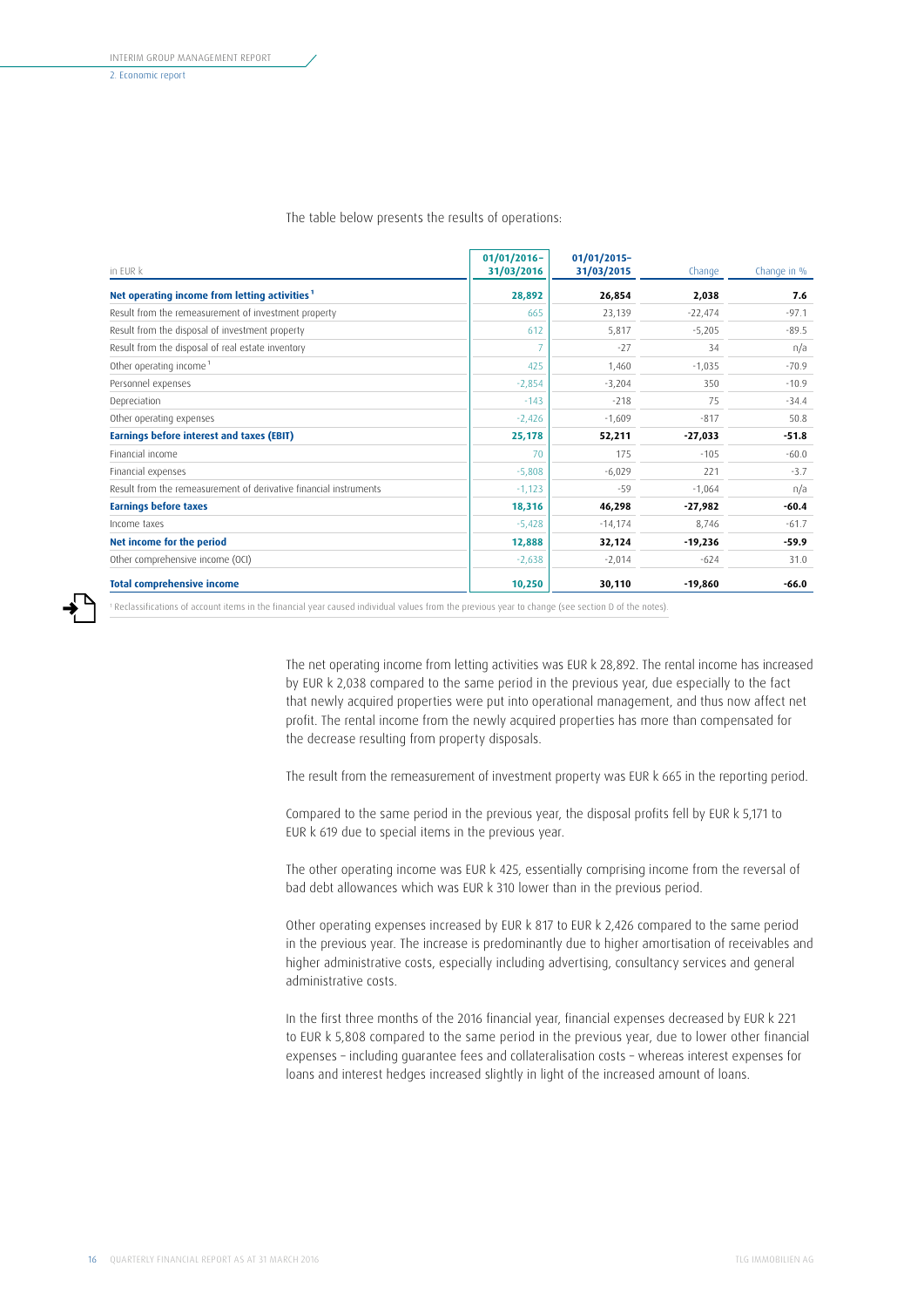In the first quarter of 2016, expenses from the fair value adjustment of derivative financial instruments totalled EUR k 1,123 (previous year: EUR k 59). The expenses from fair value adjustments are due essentially to derivatives that are not part of any hedging relationship.

The tax expenses in the reporting period comprise ongoing income taxes of EUR k 1,355 and deferred taxes of EUR k 4,073.

#### 2.2.3 Financial position

The following cash flow statement was generated using the indirect method under IAS 7. The cash flows led to a decrease in cash and cash equivalents in the first quarter of 2016, due primarily to the acquisition of properties.

| in FUR k                                            | $01/01/2016 -$<br>31/03/2016 | $01/01/2015-$<br>31/03/2015 | Change    | Change in % |
|-----------------------------------------------------|------------------------------|-----------------------------|-----------|-------------|
| 1. Cash flow from operating activities              | 10,905                       | 30,242                      | $-19.337$ | $-63.9$     |
| 2. Cash flow from investing activities              | $-89,152$                    | $-29.353$                   | $-59.799$ | 203.7       |
| 3. Cash flow from financing activities              | $-5.710$                     | $-7.942$                    | 2.232     | $-28.1$     |
| Net change in cash funds                            | $-83,957$                    | $-7,053$                    | $-76.904$ | n/a         |
| Cash and cash equivalents<br>at beginning of period | 183.736                      | 152.599                     | 31.137    | 20.4        |
| Cash and cash equivalents at end<br>of period       | 99,779                       | 145,546                     | -45,767   | $-31.4$     |

In the reporting period, the cash flow from operating activities decreased by EUR k 19,337 compared to the same period in the previous year. In particular, the reimbursement of the IPO costs in the amount of EUR k 9,609 had an effect in the previous year.

The negative cash flow from investing activities of EUR k 89,152 essentially reflects the higher disbursements for the acquisition of properties. Whereas, in the same period in the previous year, EUR k 57,242 was invested in the neighbourhood shopping centre on Adlergestell in Berlin and the office properties on Ferdinandplatz in Dresden and on Doberaner Strasse in Rostock, in the first three months of the 2016 financial year, EUR k 105,763 was invested in the hotel and office building on Wiener Platz in Dresden and the BLUE 5 portfolio in particular.

Furthermore, as expected, the cash received from the disposal of properties was EUR k 11,403 lower than in the same period in the previous year.

The lower cash flow from financing activities is due to EUR k 2,232 lower disbursements for the repayment of loans in the first quarter of 2016.

In total, the cash and cash equivalents totalled EUR k 99,779 on 31 March 2016. The cash and cash equivalents consist entirely of liquid funds.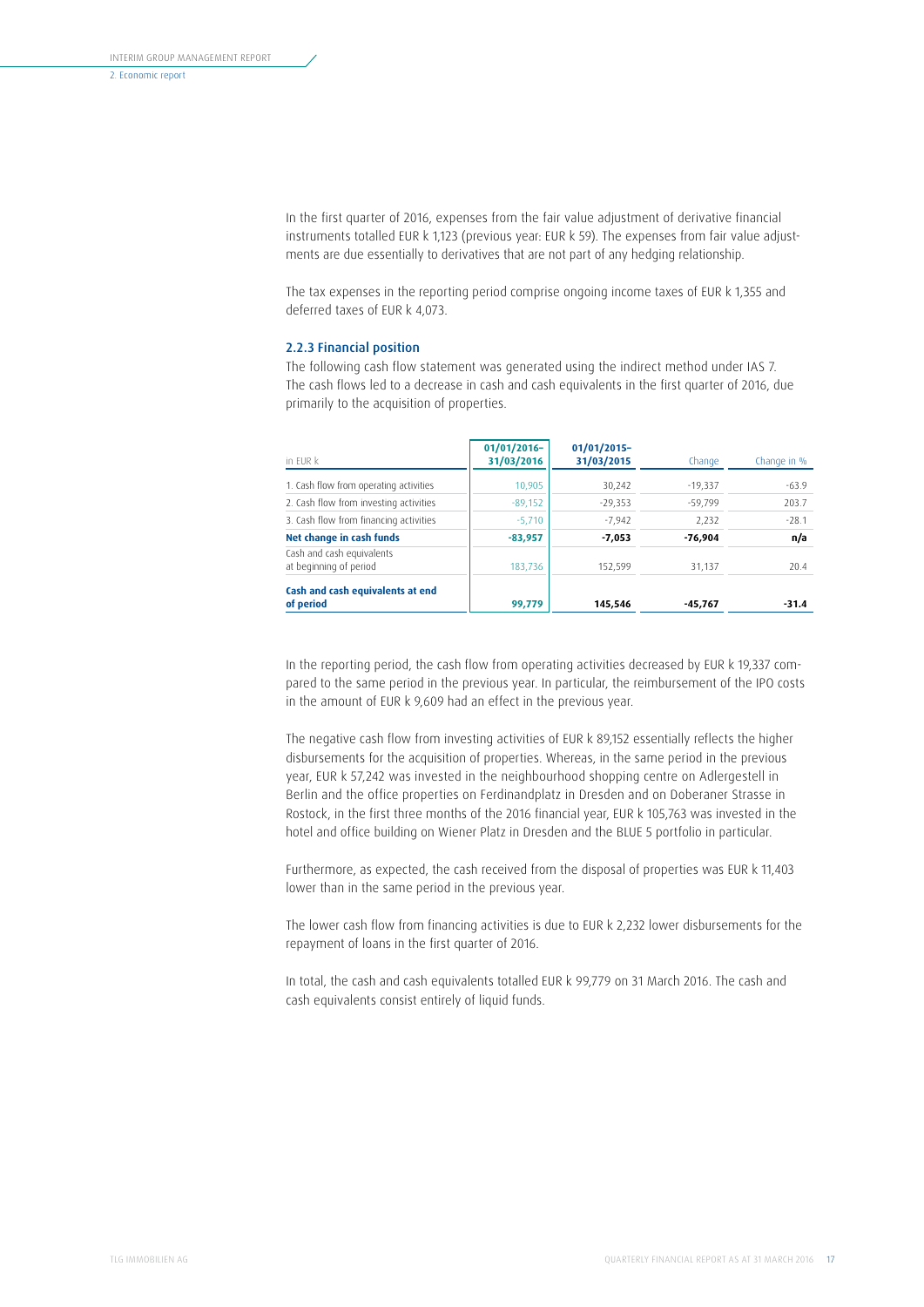### 2.2.4 Net asset position

The following table represents the condensed assets and capital structure. Liabilities and receivables due in more than one year have all been categorised as long term.

| in EUR k                            | 31/03/2016 | 31/12/2015 | Change    | Change in % |
|-------------------------------------|------------|------------|-----------|-------------|
| Investment property/prepayments     | 1,855,536  | 1,753,746  | 101.790   | 5.8         |
| Other non-current assets            | 20.208     | 20,556     | $-348$    | $-1.7$      |
| Financial assets                    | 2,550      | 2,535      | 15        | 0.6         |
| Cash and cash equivalents           | 99,779     | 183,736    | $-83,957$ | $-45.7$     |
| Other current assets                | 19,877     | 38,888     | $-19.011$ | $-48.9$     |
| <b>Total assets</b>                 | 1,997,950  | 1,999,461  | $-1,511$  | $-0.1$      |
| Equity                              | 978,325    | 967,874    | 10,451    | 1.1         |
| Non-current liabilities             | 768,708    | 771,914    | $-3.206$  | $-0.4$      |
| Deferred tax liabilities            | 188,737    | 185,867    | 2.870     | 1.5         |
| Current liabilities                 | 62,180     | 73,809     | $-11,629$ | $-15.8$     |
| <b>Total equity and liabilities</b> | 1,997,950  | 1,999,461  | $-1.511$  | -0.1        |

The asset side is dominated by investment property including advance payments. Compared to 31 December 2015, the proportion of investment property in the total assets increased from 88% to 93%, due primarily to the increase in real estate assets through acquisitions.

In the first three months of the 2016 financial year, investment property including advance payments increased by EUR k 101,790 to EUR k 1,855,536, due primarily to acquisitions (EUR k 111,970) and the decrease in advance payments (EUR k 11,141) due to the capitalisation of the underlying acquisitions. The acquisitions concerned the hotel and office building on Wiener Platz in Dresden and the BLUE 5 portfolio.

Additionally, the capitalisation of construction activities (EUR k 2,178) and reclassifications as assets classified as held for sale (EUR k 1,881) had an effect.

The equity of the Group was EUR k 978,325, which increased by EUR k 10,451 due to the net income generated for the period. As at 31 March 2016, the balance sheet total decreased by EUR k 1,511 to EUR k 1,997,950.

Compared to 31 December 2015, the equity ratio increased by 0.6 pp to 49.0%.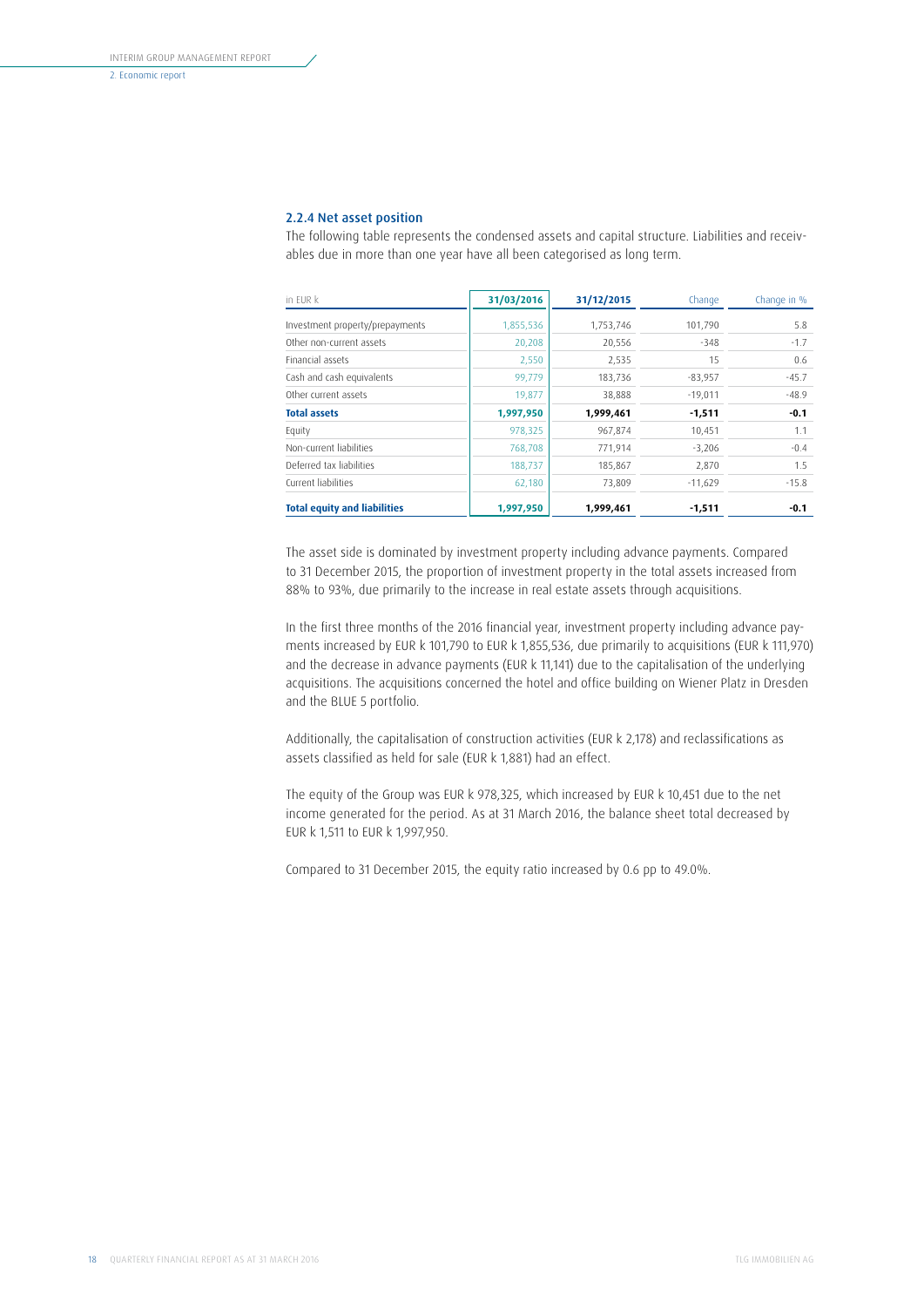### 2.2.5 Financial performance indicators

#### **FFO development**

| in EUR k                                                             | 01/01/2016-<br>31/03/2016 | 01/01/2015-<br>31/03/2015 | Change    | Change in % |
|----------------------------------------------------------------------|---------------------------|---------------------------|-----------|-------------|
| Net income for the period                                            | 12,888                    | 32,124                    | $-19,236$ | $-59.9$     |
| Income taxes                                                         | 5,428                     | 14,174                    | $-8.746$  | $-61.7$     |
| <b>EBT</b>                                                           | 18,316                    | 46,298                    | $-27,982$ | $-60.4$     |
| Result from the disposal of investment<br>property                   | $-612$                    | $-5,817$                  | 5,205     | $-89.5$     |
| Result from the disposal<br>of real estate inventory                 | $-7$                      | 27                        | $-34$     | n/a         |
| Result from the remeasurement<br>of investment property              | $-665$                    | $-23,139$                 | 22,474    | $-97.1$     |
| Result from the remeasurement<br>of derivative financial instruments | 1,123                     | 59                        | 1.064     | n/a         |
| Other effects <sup>1</sup>                                           | 335                       | 377                       | $-42$     | $-11.1$     |
| <b>FFO before taxes</b>                                              | 18,490                    | 17,805                    | 685       | 3.8         |
| Income taxes                                                         | $-5,428$                  | $-14,174$                 | 8,746     | $-61.7$     |
| Deferred taxes                                                       | 4,073                     | 12,122                    | $-8,049$  | $-66.4$     |
| <b>FFO after taxes</b>                                               | 17,135                    | 15,753                    | 1,382     | 8.8         |
| Average number of shares on issue<br>(in thousands) <sup>2</sup>     | 67,432                    | 61,302                    |           |             |
| FFO per share in EUR                                                 | 0.25                      | 0.26                      | $-0.01$   | $-3.8$      |

1 The other effects include

(a) the depreciation of IAS 16 property (owner-occupied property) (EUR k 42; previous year: EUR k 55), (b) income from the service contract with TAG Wohnen (EUR k 0; previous year: EUR k 30),

(c) personnel adjustment expenses (EUR k 293; previous year: EUR k 30),

(d) share-based payments (EUR k 0; previous year: EUR k 322).

2 Total number of shares on 31 March 2015: 61.3 m, on 31 March 2016: 67.4 m. The average weighted number of shares was 61.3 m in the first quarter of 2015 and 67.4 m in the first quarter of 2016 due to the capital increase in November 2015.

## The funds from operations (FFO) are a key performance indicator for the TLG IMMOBILIEN Group.

FFO is a key indicator used by companies with properties in the real estate sector to judge their long-term profitability. The figure is essentially the result of the net income for the period adjusted for the result from disposals, the result of property measurement and the result of the measurement of derivative financial instruments, deferred taxes and extraordinary items.

FFO was EUR k 17,135 in the reporting period. The considerable increase in FFO by 8.8%, or EUR k 1,382, compared to the same period in the previous year is due predominantly to the higher net operating income from letting activities and the reductions in personnel expenses. FFO is an important indicator for the performance of the company going forward.

FFO per share was EUR 0.25, remaining at the same level as the same period in the previous year in spite of the increased number of shares resulting from the capital increase in November 2015.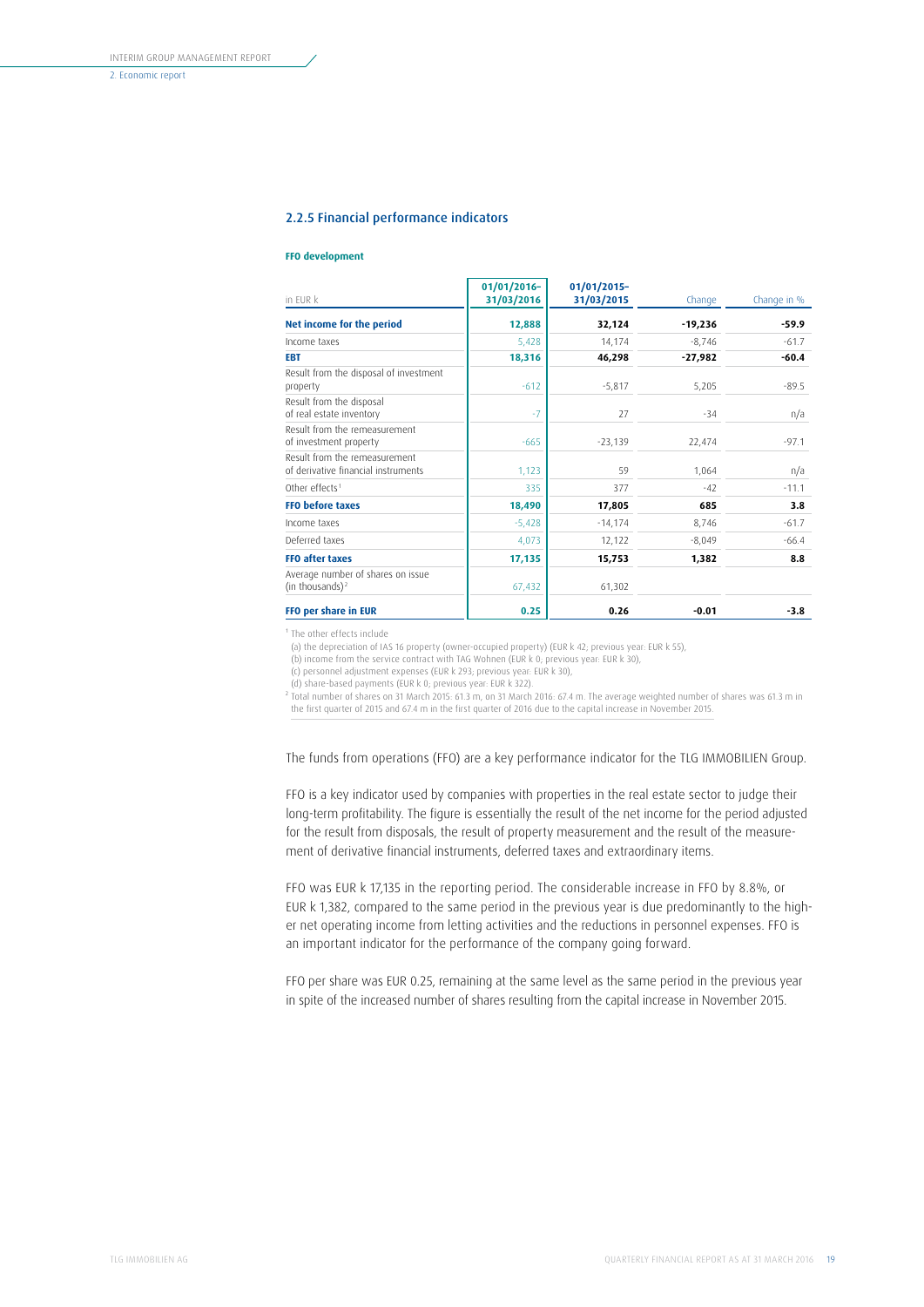### <span id="page-21-0"></span>**Net Loan to Value (Net LTV)**

| in FUR k                                                   | 31/03/2016 | 31/12/2015 | Change    | Change in % |
|------------------------------------------------------------|------------|------------|-----------|-------------|
| Investment property (IAS 40)                               | 1,852,405  | 1,739,474  | 112.931   | 6.5         |
| Advance payments on investment property<br>(IAS 40)        | 3,131      | 14,272     | $-11,141$ | $-78.1$     |
| Owner-occupied property (IAS 16)                           | 9,329      | 9,344      | $-15$     | $-0.2$      |
| Non-current assets classified as held<br>for sale (IFRS 5) | 1.919      | 15.912     | $-13,993$ | $-87.9$     |
| Real estate inventory (IAS 2)                              | 1,103      | 1.104      | $-1$      | $-0.1$      |
| <b>Real estate</b>                                         | 1,867,888  | 1,780,106  | 87,782    | 4.9         |
| Liabilities to financial institutions                      | 775,115    | 782,688    | $-7,573$  | $-1.0$      |
| Cash and cash equivalents                                  | 99,779     | 183,736    | $-83,957$ | $-45.7$     |
| Net debt                                                   | 675,336    | 598,952    | 76,384    | 12.8        |
| Net Loan to Value (Net LTV) in %                           | 36.2       | 33.6       | 2.6 pp    |             |

As a ratio between net debt and real estate assets, Net LTV is a key performance indicator for the company. It was 36.2% in the Group as at the reporting date. It therefore increased by 2.6 pp compared to 31 December 2015, due primarily to the lower cash and cash equivalents and the resulting increase in net debt. The increase in real estate assets had the opposite effect. Most of the loans planned for acquired properties will come into effect at a later date.

### **EPRA Net Asset Value (EPRA NAV)**

| in EUR k                                                  | 31/03/2016 | 31/12/2015   | Change   | Change in % |
|-----------------------------------------------------------|------------|--------------|----------|-------------|
| Equity <sup>1</sup>                                       | 975,479    | 965,065      | 10,414   | 1.1         |
| Fair value adjustment<br>of fixed assets (IAS 16)         | 5,587      | 5,572        | 15       | 0.3         |
| Fair value adjustment<br>of real estate inventory (IAS 2) | 326        | 333          | $-7$     | $-2.1$      |
| Fair value of derivative<br>financial instruments         | 20,864     | 15,921       | 4,943    | 31.0        |
| Deferred tax assets                                       | 0          | $\mathbf{0}$ | $\theta$ | $\Omega$    |
| Deferred tax liabilities                                  | 188,737    | 185,867      | 2,870    | 1.5         |
| Goodwill                                                  | $-1,164$   | $-1,164$     | $\theta$ | 0.0         |
| <b>EPRA Net Asset Value (EPRA NAV)</b>                    | 1,189,829  | 1,171,594    | 18,235   | 1.6         |
| Number of shares (in thousands)                           | 67,432     | 67,432       |          |             |
| EPRA NAV per share (in EUR)                               | 17.64      | 17.37        |          |             |

1 Adjusted for non-controlling interests

The EPRA Net Asset Value (EPRA NAV) is another key performance indicator of TLG IMMOBILIEN. It discloses a net asset value on a consistent basis that can be compared with other companies.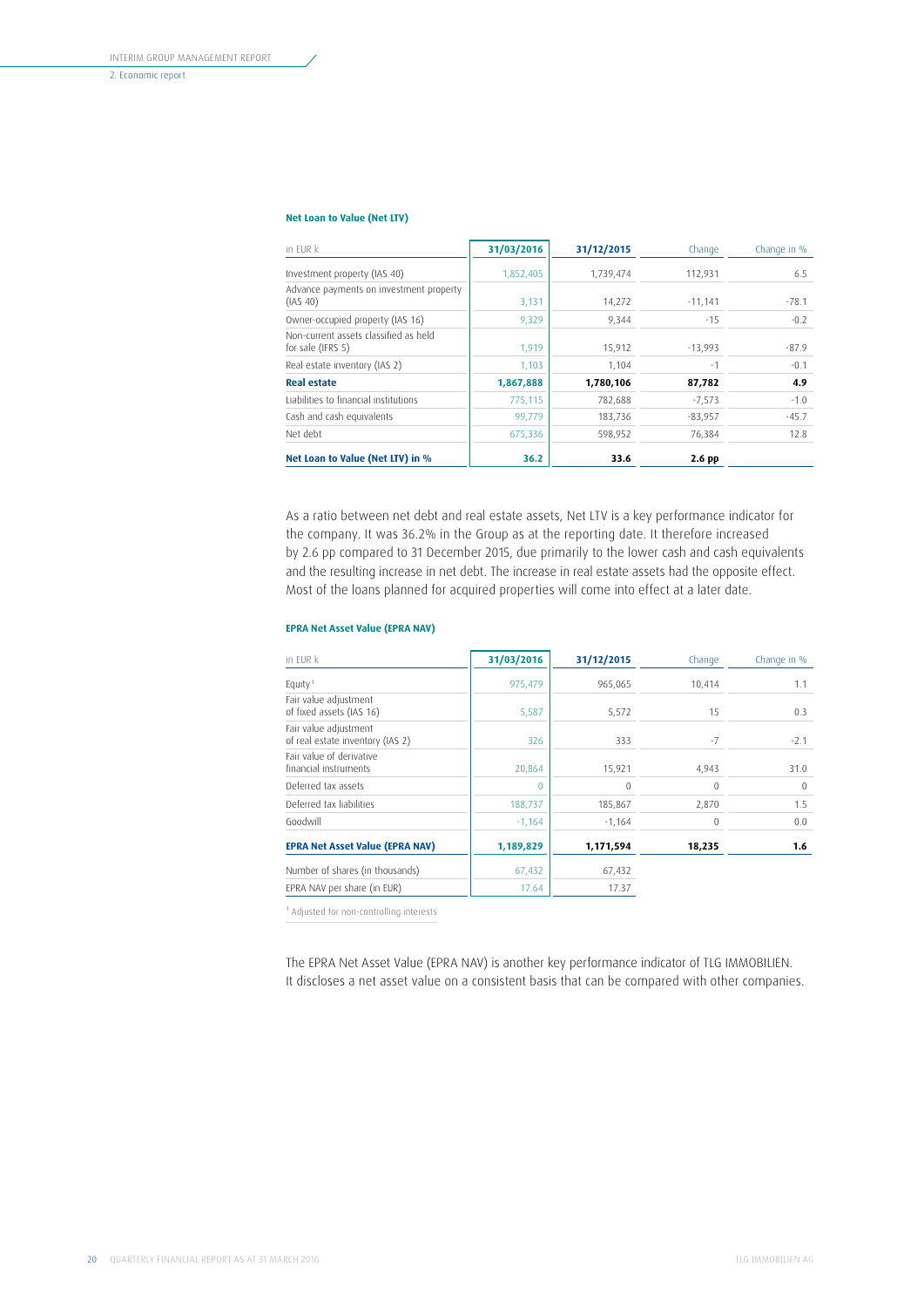3. Statement of events after the reporting date

#### 4. Report on risks, opportunities and forecasts

EPRA NAV was EUR k 1,189,829 as at 31 March 2016. EPRA NAV was EUR k 18,235 higher than on 31 December 2015, largely due to the change in equity brought about by the total comprehensive income of EUR k 10,212 attributable to the shareholders of TLG IMMOBILIEN.

EPRA NAV per share was EUR 17.64, compared to EUR 17.37 on 31 December 2015.

## **3. STATEMENT OF EVENTS AFTER THE REPORTING DATE**

No transactions of particular significance took place after the end of the reporting period.

# **4. REPORT ON RISKS, OPPORTUNITIES AND FORECASTS**

#### 4.1 RISK REPORT

Within the framework of its business activities, TLG IMMOBILIEN AG is subject to various risks which can make achieving objectives and carrying out long-term strategies more difficult and greatly affect its assets, financial position and earnings. These risks are described in detail in the 2015 Group annual report.

There have been no major changes in the risk situation since 31 December 2015.

The existence of the company is currently not considered to be at risk.

#### 4.2 OPPORTUNITY REPORT

The opportunities to which TLG IMMOBILIEN has access did not change significantly in the first quarter of 2016. We therefore refer to the disclosures in the opportunity report in the consolidated annual financial statements of 31 December 2015.

## 4.3 FORECAST REPORT

The expected development of TLG IMMOBILIEN in 2016 was described in detail in the Group management report of 31 December 2015.

After preparing the consolidated annual financial statements of 31 December 2015, the company was able to conclude a purchase agreement for an attractive office property in central Leipzig. Therefore, the previous forecast of EUR 71 m to EUR 73 m for the funds from operations (FFO) in the 2016 financial year has been revised upwards to EUR 72 m to EUR 74 m.

The other expectations with regard to the business development of TLG IMMOBILIEN have not changed since the publication of the consolidated annual financial statements for 2015.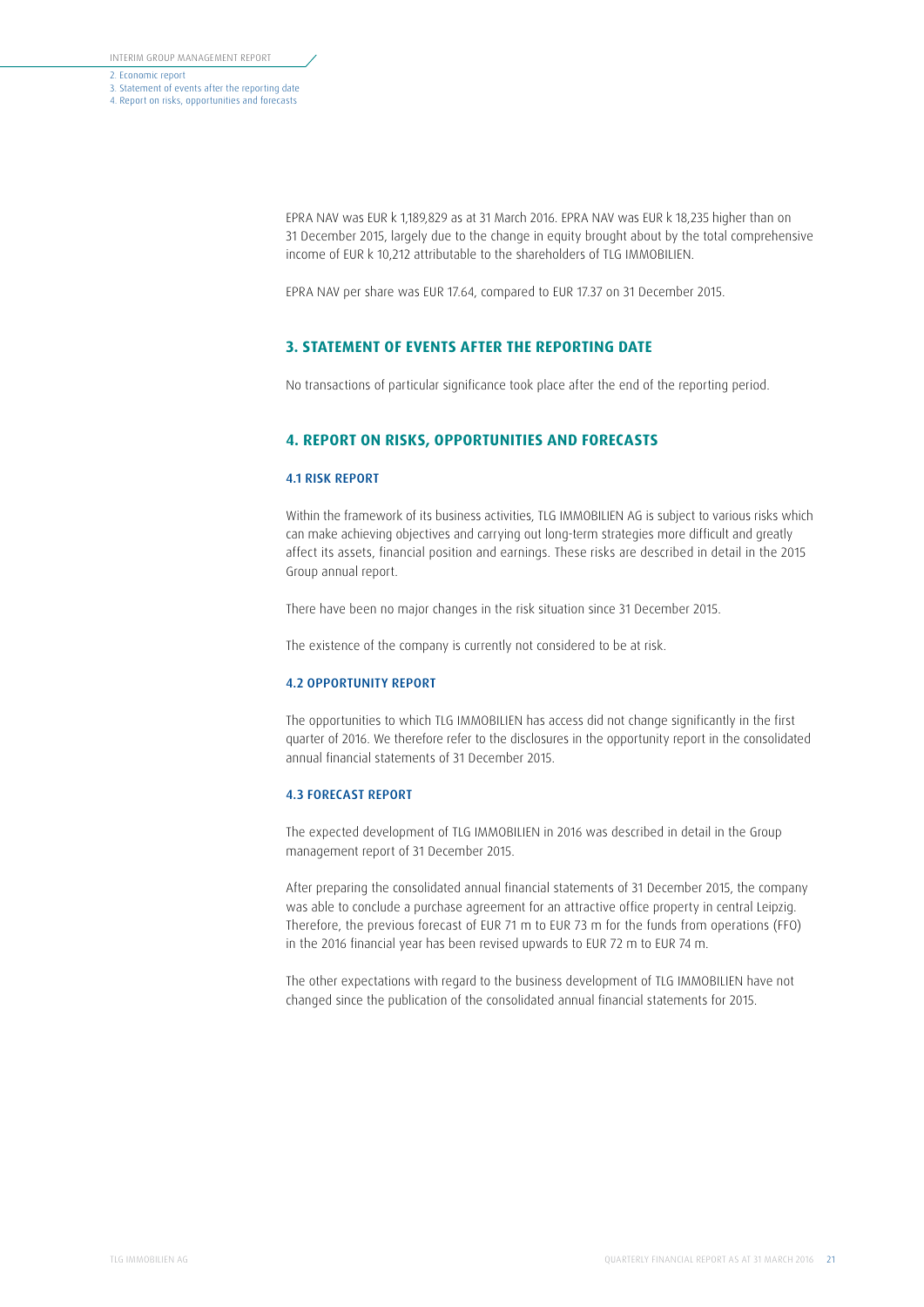# CONSOLIDATED INTERIM FINANCIAL STATEMENTS DETAILED INDEX

# 22 CONSOLIDATED INTERIM FINANCIAL STATEMENTS

- 23 CONSOLIDATED STATEMENT OF COMPREHENSIVE INCOME
- 24 CONSOLIDATED BALANCE SHEET
- 25 CONSOLIDATED CASH FLOW STATEMENT
- 26 CHANGES IN GROUP EQUITY

## 27 CONDENSED NOTES TO THE CONSOLIDATED INTERIM FINANCIAL STATEMENTS

- 27 A. GENERAL INFORMATION ON THE CONSOLIDATED INTERIM FINANCIAL STATEMENTS OF TLG IMMOBILIEN AG
- 28 B. EXPLANATION OF ACCOUNTING AND VALUATION METHODS
- 29 C. SELECTED NOTES ON THE CONSOLIDATED BALANCE SHEET
- 30 D. SELECTED NOTES ON THE CONSOLIDATED STATEMENT OF COMPREHENSIVE INCOME
- 31 E. OTHER INFORMATION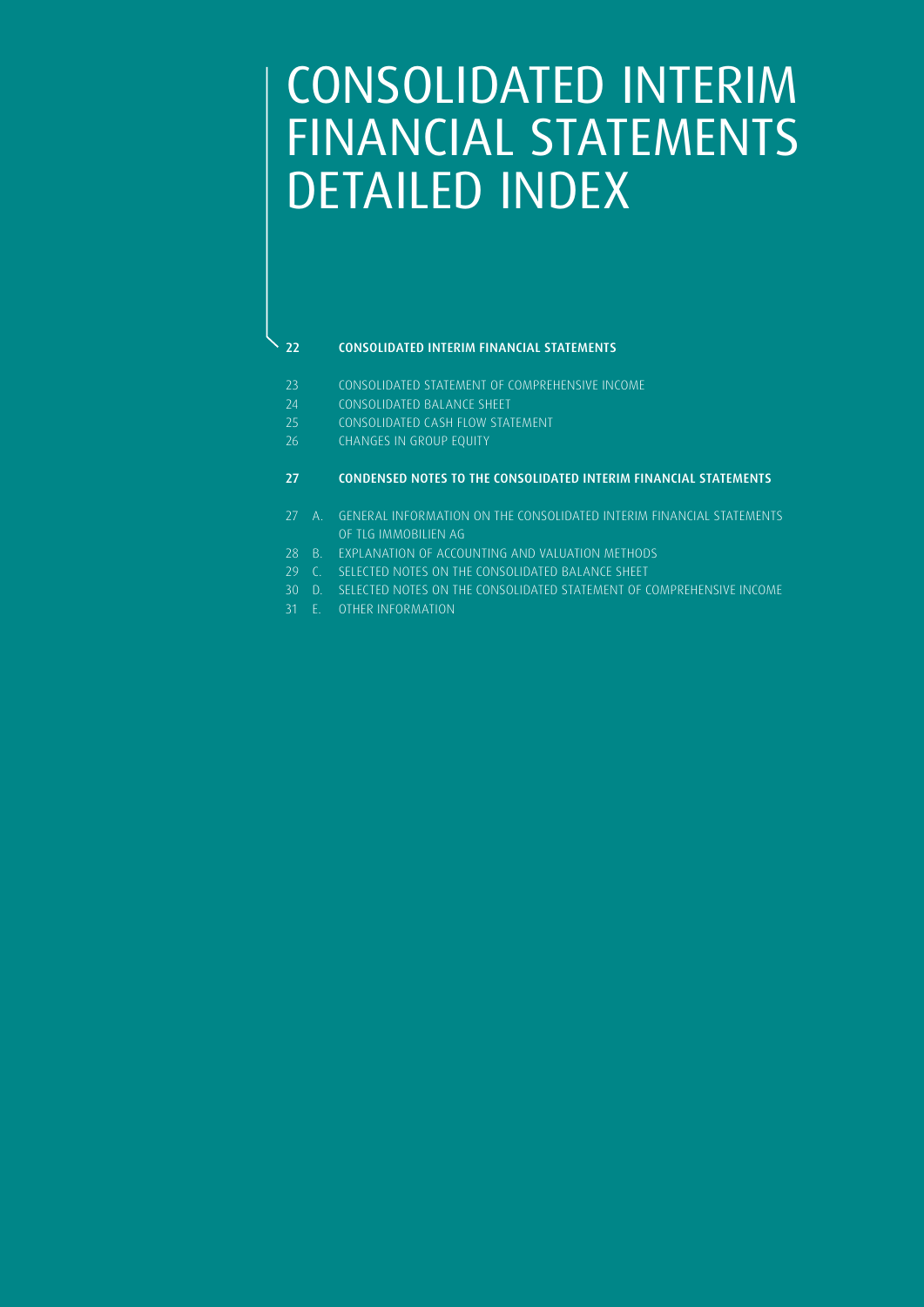# CONSOLIDATED INTERIM FINANCIAL STATEMENTS

# **CONSOLIDATED STATEMENT OF COMPREHENSIVE INCOME**

for the period from 1 January to 31 March 2016

| in EUR k                                                                            | $01/01/2016 -$<br>31/03/2016 | $01/01/2015 -$<br>31/03/20151 |
|-------------------------------------------------------------------------------------|------------------------------|-------------------------------|
| <b>Net operating income from letting activities</b>                                 | 28,892                       | 26,854                        |
| Income from letting activities                                                      | 37,487                       | 35,841                        |
| a) Rental income                                                                    | 32,513                       | 30,374                        |
| b) Income from recharged utilities and other operating costs                        | 4,781                        | 4,916                         |
| c) Income from other goods and services                                             | 193                          | 551                           |
| Expenses related to letting activities                                              | $-8,595$                     | $-8,987$                      |
| d) Expenses from operating costs                                                    | $-7,074$                     | $-7,121$                      |
| e) Maintenance expenses                                                             | $-978$                       | $-1,127$                      |
| f) Other services                                                                   | $-543$                       | $-739$                        |
| Result from the remeasurement of investment property                                | 665                          | 23,139                        |
| <b>Result from the disposal of investment property</b>                              | 612                          | 5,817                         |
| Result from the disposal of real estate inventory                                   | 7                            | $-27$                         |
| a) Proceeds from the disposal of real estate inventory                              | 8                            | $-4$                          |
| b) Carrying amount of real estate inventory disposed                                | $-1$                         | $-23$                         |
| <b>Other operating income</b>                                                       | 425                          | 1,460                         |
| <b>Personnel expenses</b>                                                           | $-2,854$                     | $-3,204$                      |
| <b>Depreciation</b>                                                                 | $-143$                       | $-218$                        |
| <b>Other operating expenses</b>                                                     | $-2,426$                     | $-1,609$                      |
| <b>Earnings before interest and taxes (EBIT)</b>                                    | 25,178                       | 52,211                        |
| <b>Financial income</b>                                                             | 70                           | 175                           |
| <b>Financial expenses</b>                                                           | $-5,808$                     | $-6,029$                      |
| <b>Gain/loss from the remeasurement</b><br>of derivative financial instruments      | $-1,123$                     | -59                           |
| <b>Earnings before taxes</b>                                                        | 18,316                       | 46,298                        |
| <b>Income taxes</b>                                                                 | $-5,428$                     | $-14,174$                     |
| <b>Net income for the period</b>                                                    | 12,888                       | 32,124                        |
| Other comprehensive income:                                                         |                              |                               |
| of which recycling                                                                  |                              |                               |
| Changes in value of hedging derivatives, after taxes                                | $-2,638$                     | $-2,014$                      |
| <b>Total comprehensive income</b>                                                   | 10,250                       | 30,110                        |
| Of the consolidated net income for the period,<br>the following is attributable to: |                              |                               |
| non-controlling interests                                                           | 38                           | 72                            |
| the shareholders of the parent company                                              | 12,850                       | 32,052                        |
| Earnings per share (undiluted) in EUR                                               | 0.19                         | 0.52                          |
| Earnings per share (diluted) in EUR                                                 | 0.19                         | 0.52                          |
| Of the total comprehensive income, the following is attributable to:                |                              |                               |
| non-controlling interests                                                           | 38                           | 72                            |
| the shareholders of the parent company                                              | 10,212                       | 30,038                        |

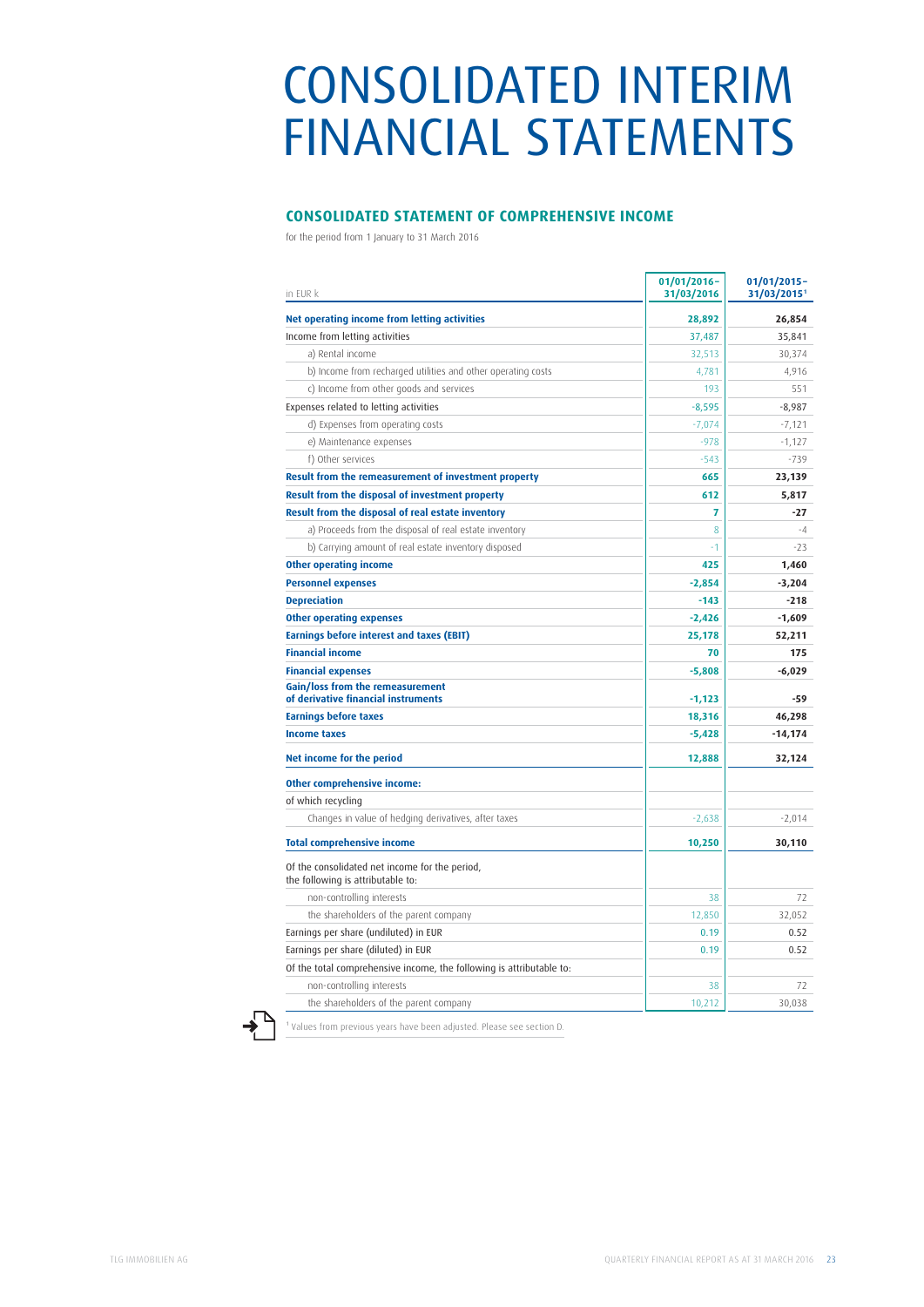# **CONSOLIDATED BALANCE SHEET**

as at 31 March 2016

## **Assets**

| in EUR k                                       | 31/03/2016 | 31/12/2015 |
|------------------------------------------------|------------|------------|
| A) Non-current assets                          | 1,878,294  | 1,776,837  |
| Investment property                            | 1,852,405  | 1,739,474  |
| Advance payments on investment property        | 3,131      | 14,272     |
| Property, plant and equipment                  | 9,591      | 9,827      |
| Intangible assets                              | 1,535      | 1,566      |
| Other non-current financial assets             | 2,550      | 2,535      |
| Other assets                                   | 9,082      | 9,163      |
| <b>B) Current assets</b>                       | 119,656    | 222,624    |
| Real estate inventory                          | 1.103      | 1,104      |
| Trade receivables                              | 4,213      | 11,911     |
| Receivables from income taxes                  | 4,843      | 2,195      |
| Other current financial assets                 | 899        | 883        |
| Other receivables and assets                   | 6,900      | 6,883      |
| Cash and cash equivalents                      | 99,779     | 183,736    |
| Non-current assets classified as held for sale | 1,919      | 15,912     |
| <b>Total assets</b>                            | 1,997,950  | 1,999,461  |

## **Equity and liabilities**

| in EUR k                                                      | 31/03/2016 | 31/12/2015 |
|---------------------------------------------------------------|------------|------------|
| A) Equity                                                     | 978,325    | 967,874    |
| Subscribed capital                                            | 67,432     | 67,432     |
| Capital reserves                                              | 439,711    | 439,510    |
| Retained earnings                                             | 482,220    | 469,369    |
| Other reserves                                                | $-13,884$  | $-11,246$  |
| Equity attributable to the shareholders of the parent company | 975,479    | 965,065    |
| Non-controlling interests                                     | 2,846      | 2,809      |
| <b>B)</b> Debt                                                | 1,019,625  | 1,031,590  |
| I.) Non-current liabilities                                   | 957,445    | 957,781    |
| Non-current liabilities to financial institutions             | 738,641    | 746,677    |
| Pension obligations                                           | 8,055      | 8,080      |
| Non-current financial instruments                             | 20,864     | 15,921     |
| Other non-current liabilities                                 | 1,148      | 1,236      |
| Deferred tax liabilities                                      | 188,737    | 185,867    |
| II.) Current liabilities                                      | 62,180     | 73,809     |
| Current liabilities to financial institutions                 | 36,474     | 36,011     |
| Trade payables                                                | 9,733      | 14,926     |
| Other current provisions                                      | 2,953      | 2,416      |
| <b>Tax liabilities</b>                                        | 3,800      | 6,415      |
| Other current liabilities                                     | 9,220      | 14,041     |
| <b>Total equity and liabilities</b>                           | 1,997,950  | 1,999,461  |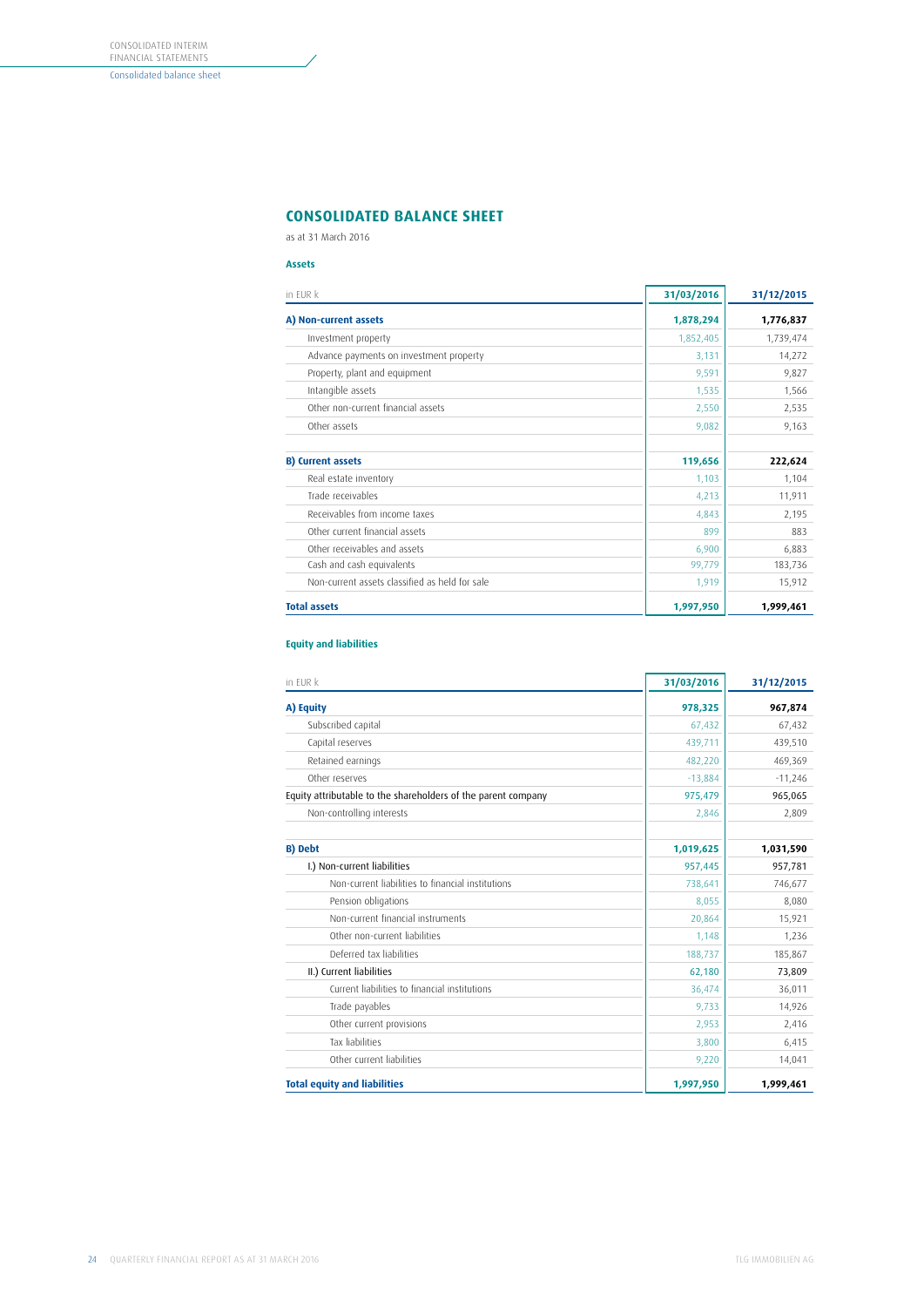# **CONSOLIDATED CASH FLOW STATEMENT**

for the period from 1 January to 31 March 2016

| in EUR k                                                                               | 01/01/2016-<br>31/03/2016 | $01/01/2015 -$<br>31/03/2015 |
|----------------------------------------------------------------------------------------|---------------------------|------------------------------|
| 1. Cash flow from operating activities                                                 |                           |                              |
| Net income for the period before taxes                                                 | 18,316                    | 46,298                       |
| Depreciation of property, plant and equipment and amortisation<br>of intangible assets | 143                       | 218                          |
| Result from fair value adjustments of investment property                              | $-665$                    | $-23,139$                    |
| Result from the remeasurement of financial instruments                                 | 1,123                     | $-59$                        |
| Increase/decrease (-) in provisions                                                    | 512                       | $-31$                        |
| Other non-cash income/expenses                                                         | 201                       | 481                          |
| Gain (-)/loss from disposal of property, plant and equipment<br>and intangible assets  | $-613$                    | $-5,816$                     |
| Increase (-)/decrease in real estate inventory                                         | 1                         | $-10$                        |
| Financial income                                                                       | $-70$                     | $-175$                       |
| Financial expenses                                                                     | 5,808                     | 6,029                        |
| Increase (-)/decrease in trade receivables and other assets                            | 7,663                     | 10,077                       |
| Increase/decrease (-) in trade payables and other liabilities                          | $-6,212$                  | 4,750                        |
| Cash flow from operating activities                                                    | 26,207                    | 38,624                       |
|                                                                                        |                           |                              |
| Interest received                                                                      | 70                        | 175                          |
| Interest paid                                                                          | $-8,257$                  | $-6,472$                     |
| Income tax paid                                                                        | $-7,115$                  | $-2,085$                     |
| Net cash flow from operating activities                                                | 10,905                    | 30,242                       |
| 2. Cash flow from investing activities                                                 |                           |                              |
| Proceeds from disposals of investment property                                         | 16,486                    | 27,889                       |
| Proceeds from disposals of property, plant and equipment                               | 202                       | $\Omega$                     |
| Disbursements for acquisitions of investment property                                  | $-105,763$                | $-57.242$                    |
| Disbursements for acquisitions of property, plant and equipment                        | $-40$                     | $\Omega$                     |
| Disbursements for investments in intangible assets                                     | $-37$                     | $\Omega$                     |
| Cash flow from investing activities                                                    | $-89,152$                 | $-29,353$                    |
|                                                                                        |                           |                              |
| 3. Cash flow from financing activities                                                 |                           |                              |
| Repayments of bank loans                                                               | $-5,710$                  | $-7,942$                     |
| Cash flow from financing activities                                                    | $-5,710$                  | $-7,942$                     |
| 4. Cash and cash equivalents at end of period                                          |                           |                              |
| Change in cash and cash equivalents (subtotal of 1-3)                                  | $-83,957$                 | $-7,053$                     |
| Cash and cash equivalents at beginning of period                                       | 183,736                   | 152,599                      |
| Cash and cash equivalents at end of period                                             | 99,779                    | 145,546                      |
| 5. Composition of cash and cash equivalents                                            |                           |                              |
| Cash                                                                                   | 99,779                    | 145,546                      |
| Cash and cash equivalents at end of period                                             | 99,779                    | 145,546                      |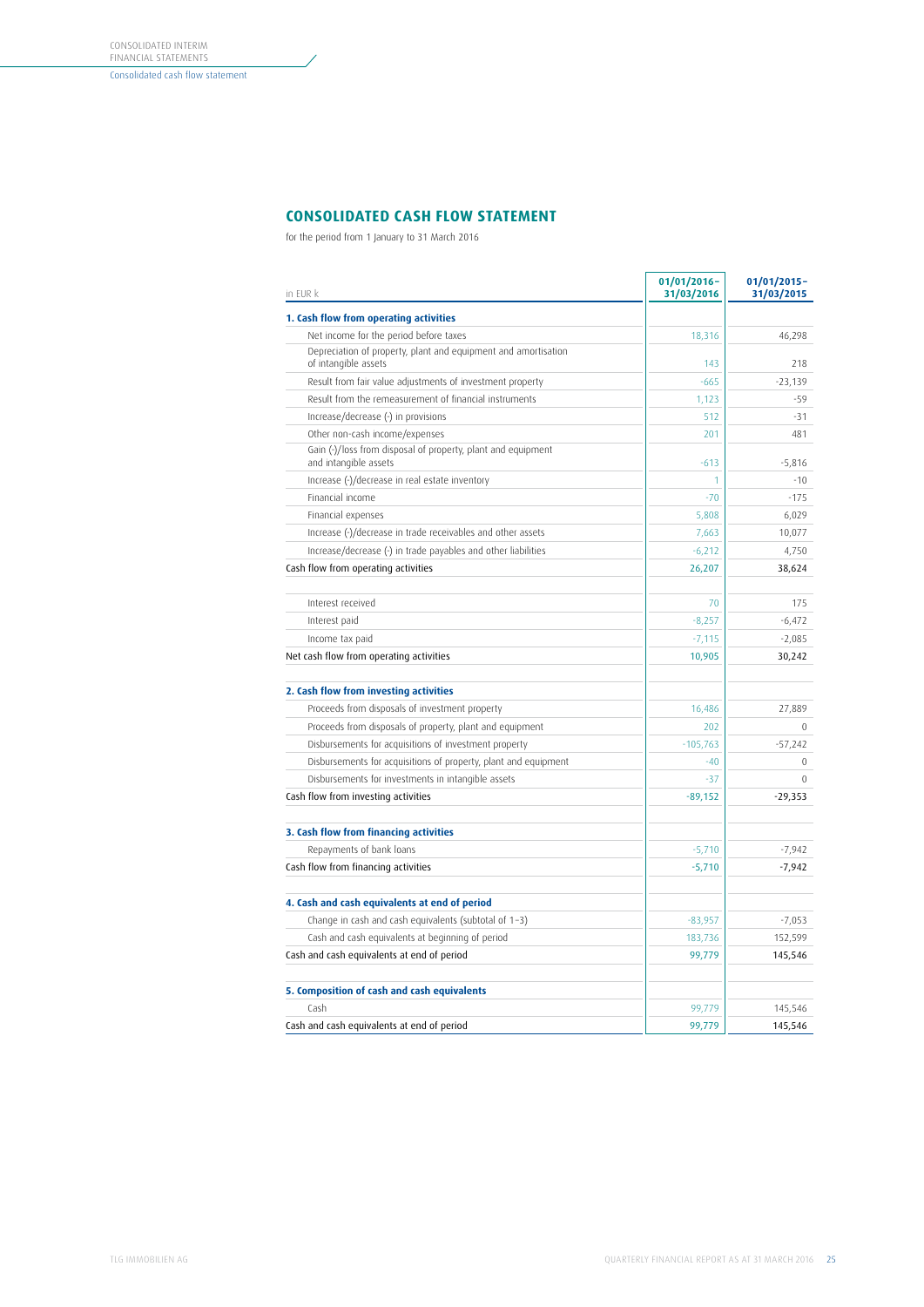Changes in group equity

# **CHANGES IN GROUP EQUITY**

for the first quarter of 2015 and 2016

| in EUR k                                          | Subscribed<br>capital | Capital<br>reserves | Retained<br>earnings | Other<br>comprehensive income  |                                  | Non-con-<br>trolling<br>interests | Equity   |
|---------------------------------------------------|-----------------------|---------------------|----------------------|--------------------------------|----------------------------------|-----------------------------------|----------|
|                                                   |                       |                     |                      | Reserve<br>hedge<br>accounting | Actuarial<br>gains and<br>losses |                                   |          |
| 01/01/2015                                        | 61,302                | 343,003             | 354,074              | $-11,050$                      | $-1,934$                         | 2,569                             | 747,964  |
| Net income for the period                         | $\boldsymbol{0}$      | $\boldsymbol{0}$    | 32,052               | $\mathbf{0}$                   | $\mathbf{0}$                     | 72                                | 32,124   |
| Other income                                      | $\Omega$              | $\Omega$            | $\Omega$             | $-2,014$                       | $\Omega$                         | $\Omega$                          | $-2,014$ |
| <b>Total comprehensive income</b>                 | 0                     | 0                   | 32,052               | $-2,014$                       | 0                                | 72                                | 30,110   |
| Adjustment for non-controlling interests          | $\mathbf{0}$          | $\mathbf{0}$        | $\boldsymbol{0}$     | $\mathbf{0}$                   | $\mathbf{0}$                     | $-3$                              | $-3$     |
| Deposits associated with share-based remuneration | $\mathbf{0}$          | 490                 | $\overline{0}$       | $\Omega$                       | $\mathbf{0}$                     | $\mathbf{0}$                      | 490      |
| Change during the period                          | $\mathbf 0$           | 490                 | 32,052               | $-2,014$                       | 0                                | 69                                | 30,597   |
| 31/03/2015                                        | 61,302                | 343,493             | 386,126              | $-13,065$                      | $-1,934$                         | 2,639                             | 778,561  |
| 01/01/2016                                        | 67,432                | 439,510             | 469,369              | $-9,347$                       | $-1,899$                         | 2,809                             | 967,874  |
| Net income for the period                         | $\overline{0}$        | $\mathbf{0}$        | 12,850               | 0                              | $\mathbf{0}$                     | 37                                | 12,887   |
| Other income                                      | $\Omega$              | $\theta$            | $\Omega$             | $-2,638$                       | $\overline{0}$                   | $\Omega$                          | $-2,637$ |
| <b>Total comprehensive income</b>                 | $\bf{0}$              | 0                   | 12,850               | $-2,638$                       | 0                                | 37                                | 10,250   |
| Deposits associated with share-based remuneration | $\Omega$              | 201                 | $\overline{0}$       | $\Omega$                       | $\overline{0}$                   | $\Omega$                          | 201      |
| Change during the period                          | $\bf{0}$              | 201                 | 12,850               | $-2,638$                       | 0                                | 37                                | 10,451   |
| 31/03/2016                                        | 67,432                | 439,711             | 482,220              | $-11,985$                      | $-1,899$                         | 2,846                             | 978,325  |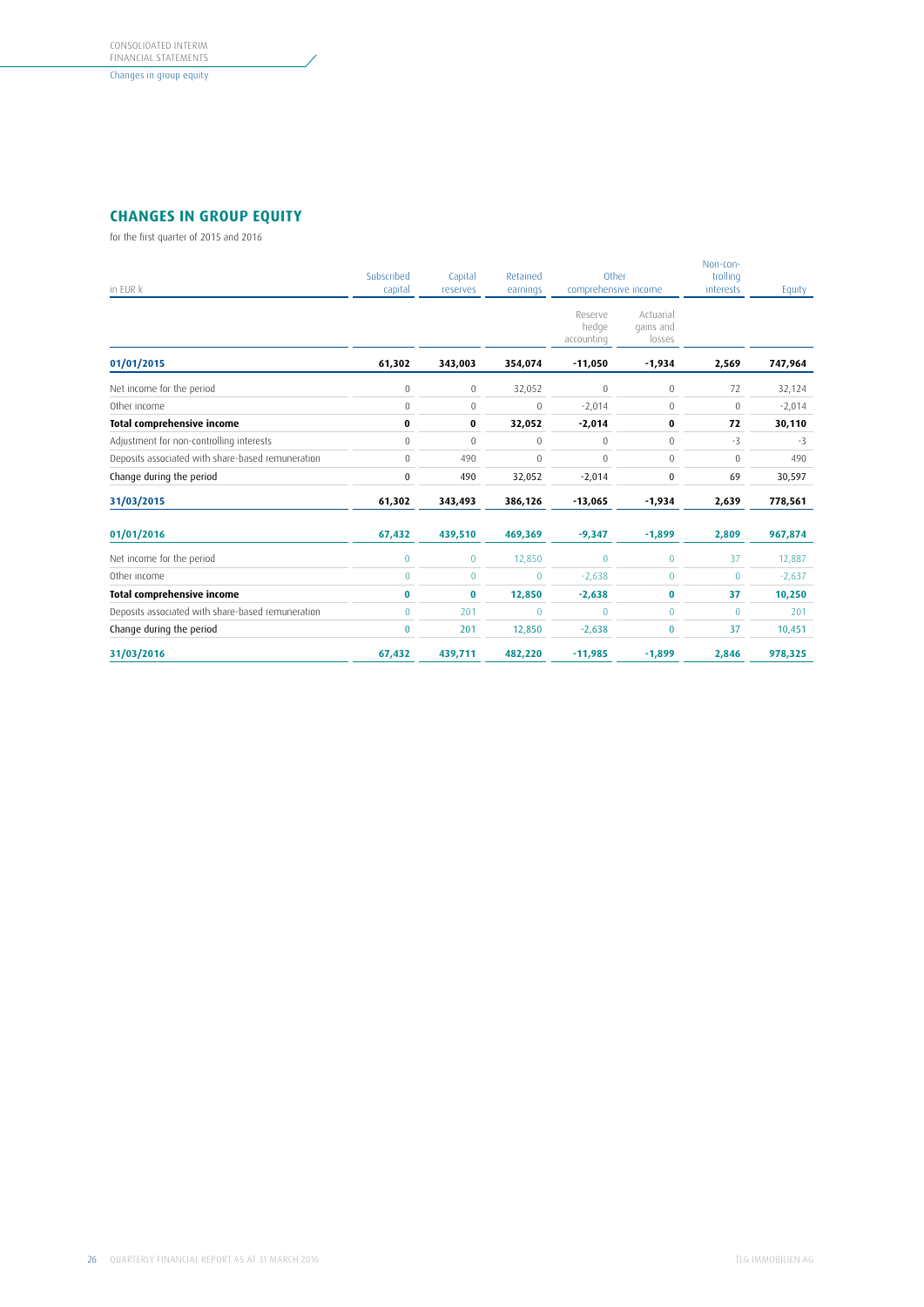# CONDENSED NOTES TO THE CONSOLIDATED INTERIM FINANCIAL **STATEMENTS**

as at 31 March 2016

# **A. GENERAL INFORMATION ON THE CONSOLIDATED INTERIM FINANCIAL STATEMENTS OF TLG IMMOBILIEN AG**

# A.1 INFORMATION ON THE COMPANY

TLG IMMOBILIEN AG, Berlin, is an Aktiengesellschaft (stock corporation) in Germany with its headquarters at Hausvogteiplatz 12, in 10117 Berlin, entered in the commercial register of Berlin under the number HRB 161314 B, and is – together with its subsidiaries, the TLG IMMOBILIEN Group (short: TLG IMMOBILIEN) – one of the largest providers of commercial real estate in Berlin and eastern Germany.

The main activities consist of the operation of real estate businesses and businesses of all types in connection with this – in particular the management, letting, building and renovation, acquisition and sale of commercial real estate in a broader sense, primarily office space, retail properties and hotels – the development of real estate projects, as well as the rendering of services in connection with the above-mentioned business activities, either itself or via companies of which the company is a shareholder.

The main activities of the TLG IMMOBILIEN Group are essentially free from seasonal influences. However, the disposal and acquisition of commercial real estate is subject to economic influences.

# A.2 FUNDAMENTALS OF THE CONSOLIDATED INTERIM FINANCIAL STATEMENTS

The consolidated interim financial statements of TLG IMMOBILIEN AG were prepared in condensed form in accordance with IAS 34 (Interim Financial Reporting) and the International Financial Reporting Standards (IFRS) adopted and published by the International Accounting Standards Board (IASB), as adopted by the European Union. The consolidated interim financial statements were prepared in accordance with the regulations of Regulation (EC) No. 1606/2002 of the European Parliament and of the European Council of 19 July 2002 on the application of international accounting standards in connection with § 315a of the German Commercial Code (HGB), with consideration for the supplementary commercial regulations. The requirements of IAS 34 (Interim Financial Reporting) were adhered to. The notes are presented in condensed form on the basis of the option provided by IAS 34.10. These condensed consolidated interim financial statements have not been audited or subjected to an audit review.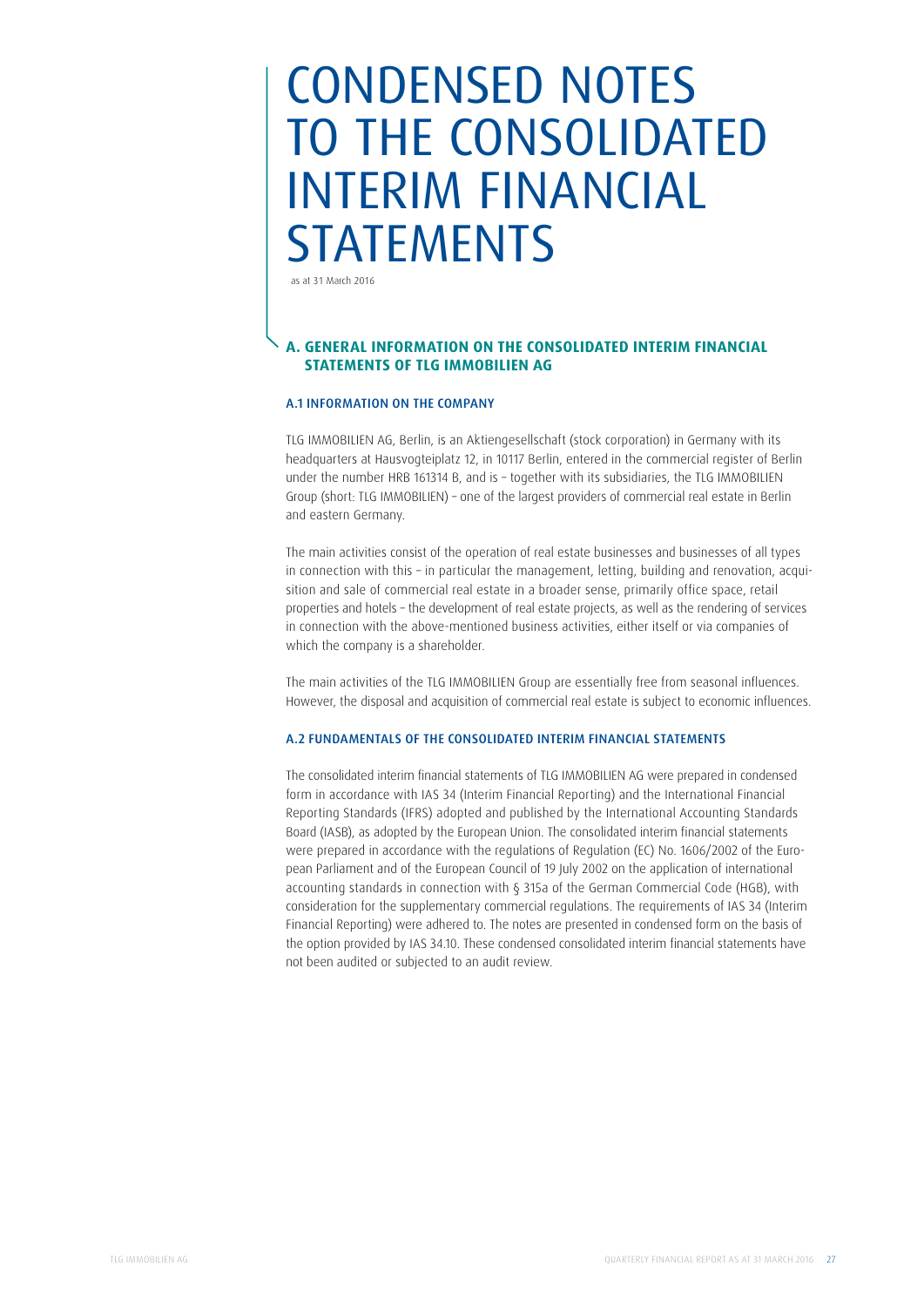A. General information on the consolidated interim financial statements of TLG IMMOBILIEN AG B. Explanation of accounting and valuation methods

> The consolidated interim financial statements are comprised of the consolidated statement of comprehensive income, the consolidated balance sheet, the consolidated cash flow statement, the consolidated statement of changes in equity and the notes to the consolidated financial statements. Besides the consolidated interim financial statements, the interim report contains the interim Group management report and the responsibility statement.

The currency of the consolidated interim financial statements is the euro.

Unless stated otherwise, all amounts are given in thousands of euros (EUR k). In tables and references – for reasons of calculation – there can be rounding differences to the mathematically exactly determined figures.

There have been no changes to the consolidation group since 31 December 2015.

# **B. EXPLANATION OF ACCOUNTING AND VALUATION METHODS**

The accounting and valuation methods applied in these consolidated interim financial statements are essentially identical to the methods presented in the IFRS consolidated financial statements. These consolidated interim financial statements should therefore be read in conjunction with the consolidated financial statements of TLG IMMOBILIEN of 31 December 2015.

As at 31 December 2015, the investment property had been subjected to a detailed external valuation by Savills Advisory Services Germany GmbH & Co. KG and recognised at fair value. Building on the last external valuation, an internal audit of the fair values was carried out on 31 March 2016. On the basis of the appraisals on 31 December 2015, the measurements were carried forward and the assumptions as described in the consolidated financial statements of 31 December 2015 remain accurate.

The TLG IMMOBILIEN Group has fully applied all new mandatory standards and interpretations as at 1 January 2016. There were no major effects on the consolidated financial statements as a result.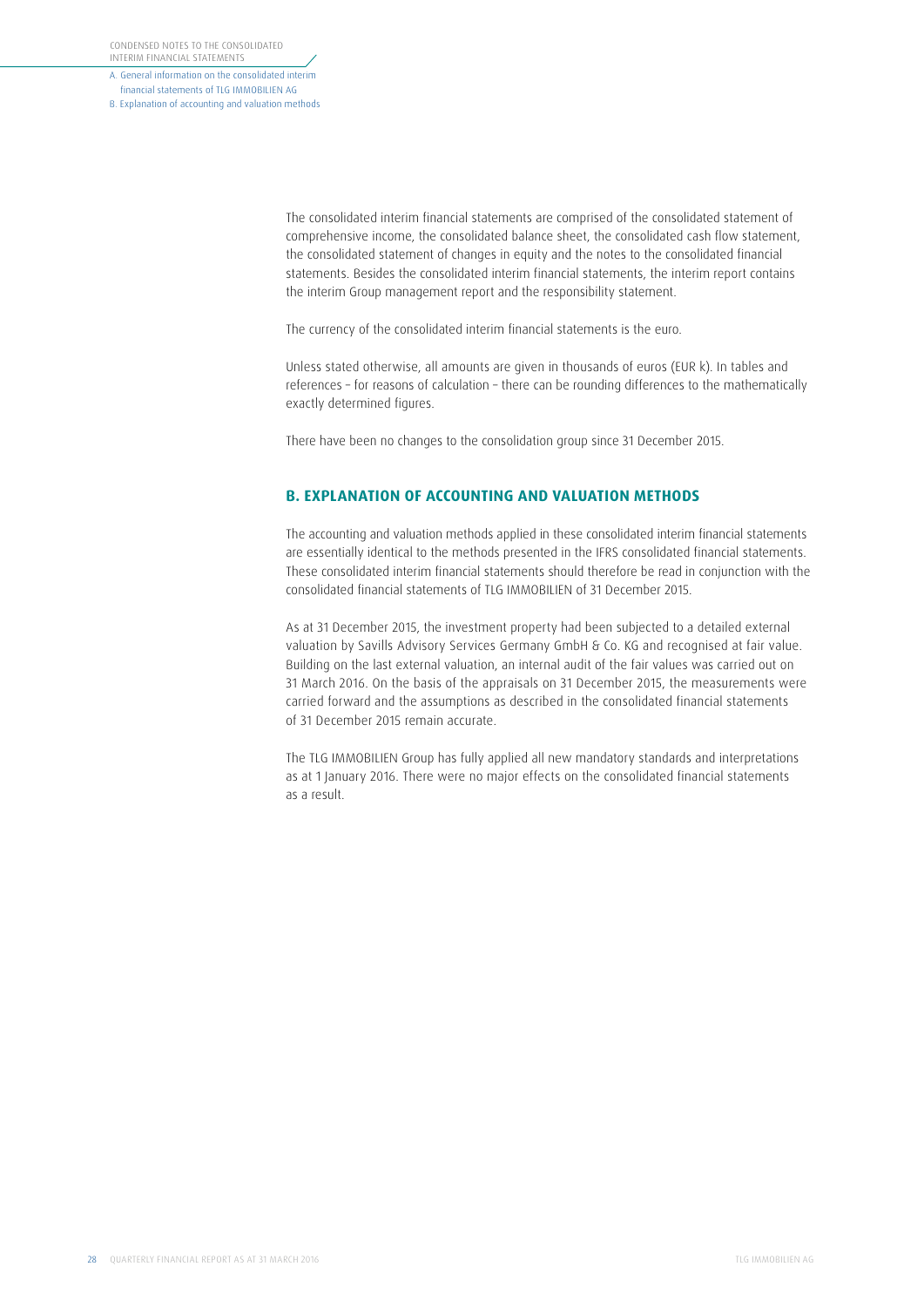# **C. SELECTED NOTES ON THE CONSOLIDATED BALANCE SHEET**

### C.1 INVESTMENT PROPERTY

The carrying amount of the investment property had developed as follows as at the reporting date:

| in FUR k                                            | 2016      | 2015      |
|-----------------------------------------------------|-----------|-----------|
| Carrying amount as at 01/01                         | 1,739,474 | 1,489,597 |
| Acquisitions                                        | 111,970   | 193,634   |
| Capitalisation of construction activities           | 2,178     | 6,743     |
| Receipt of grants and subsidies                     | $\theta$  | $-3,259$  |
| Reclassification as assets held for sale            | $-1,881$  | $-38,603$ |
| Reclassification from property, plant and equipment | $\theta$  | 3,506     |
| Fair value adjustment                               | 665       | 87,856    |
| Carrying amount as at 31/03/2016 and 31/12/2015     | 1,852,405 | 1,739,474 |

The portfolio strategy of TLG IMMOBILIEN stipulates the concentration on the asset classes of office and retail, as well as hotels with long-term leases in certain top inner-city locations, in particular Berlin and Dresden. Although the office portfolio is to be largely limited to Berlin, Dresden, Leipzig and Rostock, the retail portfolio – which is characterised by convenience stores – is more widely distributed. Decisions on acquisitions, sales and pending investments are subject to the named principles of the portfolio strategy.

In the first quarter of 2016, a hotel in central Dresden and a portfolio of eight (predominantly office) properties were added to the portfolio. The acquisitions totalling EUR k 111,970 thus realised by 31 March 2016 correspond to 58% of the acquisitions made in the previous year.

Besides the acquisitions to which 99% of the change in the portfolio value was attributable, the capitalisation of construction activities (EUR k 2,178) and reclassifications as assets classified as held for sale (EUR k 1,881) almost cancelled one another out. The fair value adjustment of EUR k 665 only concerns properties that have already been disposed of but for which the transfer of benefits and encumbrances has not yet taken place.

## C.2 EQUITY

The changes in the components of Group equity are detailed in the consolidated statement of changes in equity.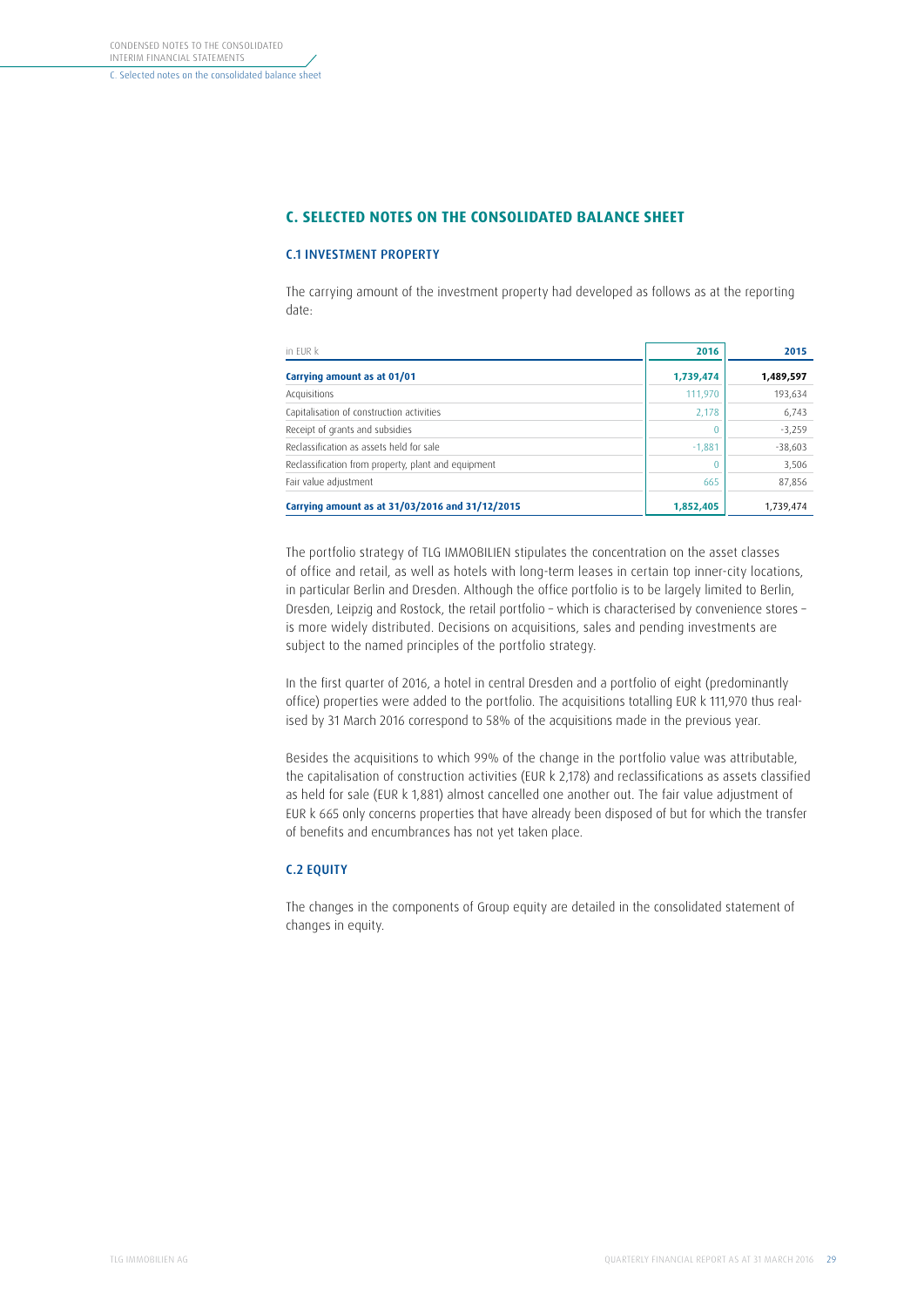<span id="page-31-0"></span>CONDENSED NOTES TO THE CONSOLIDATED INTERIM FINANCIAL STATEMENTS

D. Selected notes on the consolidated statement of comprehensive income

# **D. SELECTED NOTES ON THE CONSOLIDATED STATEMENT OF COMPREHENSIVE INCOME**

Reclassifications of account items in the financial year caused the value from the previous year to change. This has made it possible to present the net operating income from letting activities far more accurately.

The effects can be broken down as follows:

| in FUR k                                                     | $01/01/2015 -$<br>31/03/2015<br>(adjusted) | 01/01/2015<br>31/03/2015 | Changes  |
|--------------------------------------------------------------|--------------------------------------------|--------------------------|----------|
| <b>Income from letting activities</b>                        | 35,841                                     | 35,440                   | 401      |
| a) Rental income                                             | 30,374                                     | 30,374                   | O        |
| b) Income from recharged utilities and other operating costs | 4.916                                      | 4.894                    | 22       |
| c) Income from other goods and services                      | 551                                        | 172                      | 379      |
| <b>Expenses from letting activities</b>                      | $-8,988$                                   | -8,989                   |          |
| d) Expenses from operating costs                             | $-7.121$                                   | $-7.121$                 | $\Omega$ |
| e) Maintenance expenses                                      | $-1.127$                                   | $-1.164$                 | 37       |
| f) Other services                                            | $-739$                                     | $-703$                   | $-36$    |
| <b>Other operating income</b>                                | 1,460                                      | 1,862                    | -402     |

### D.1 RESULT FROM THE REMEASUREMENT OF FINANCIAL INSTRUMENTS

In the first quarter of 2016, expenses of EUR k 992 resulting from the fair value adjustment of derivative financial instruments were recognised due to a lack of hedges, and expenses of EUR k 131 were recognised due to ineffectiveness. There was no ineffectiveness in derivatives in hedge accounting in the first quarter of 2015.

## D.2 INCOME TAXES

The tax expenses/income can be broken down as follows:

| in EUR k                  | $01/01/2016 -$<br>31/03/2016 | $01/01/2015 -$<br>31/03/2015 |
|---------------------------|------------------------------|------------------------------|
| Current income tax        | 1,355                        | 2,048                        |
| Prior-period income taxes |                              |                              |
| Deferred taxes            | 4,073                        | 12,122                       |
| Tax expense/income        | 5,428                        | 14,174                       |

TLG IMMOBILIEN discloses income taxes on the basis of the expected average effective Group tax rate. The change in the tax rate compared to the previous period was due to various factors, especially the changes in loss carryforwards/carried interest and the accrual of tax-free income and expenses.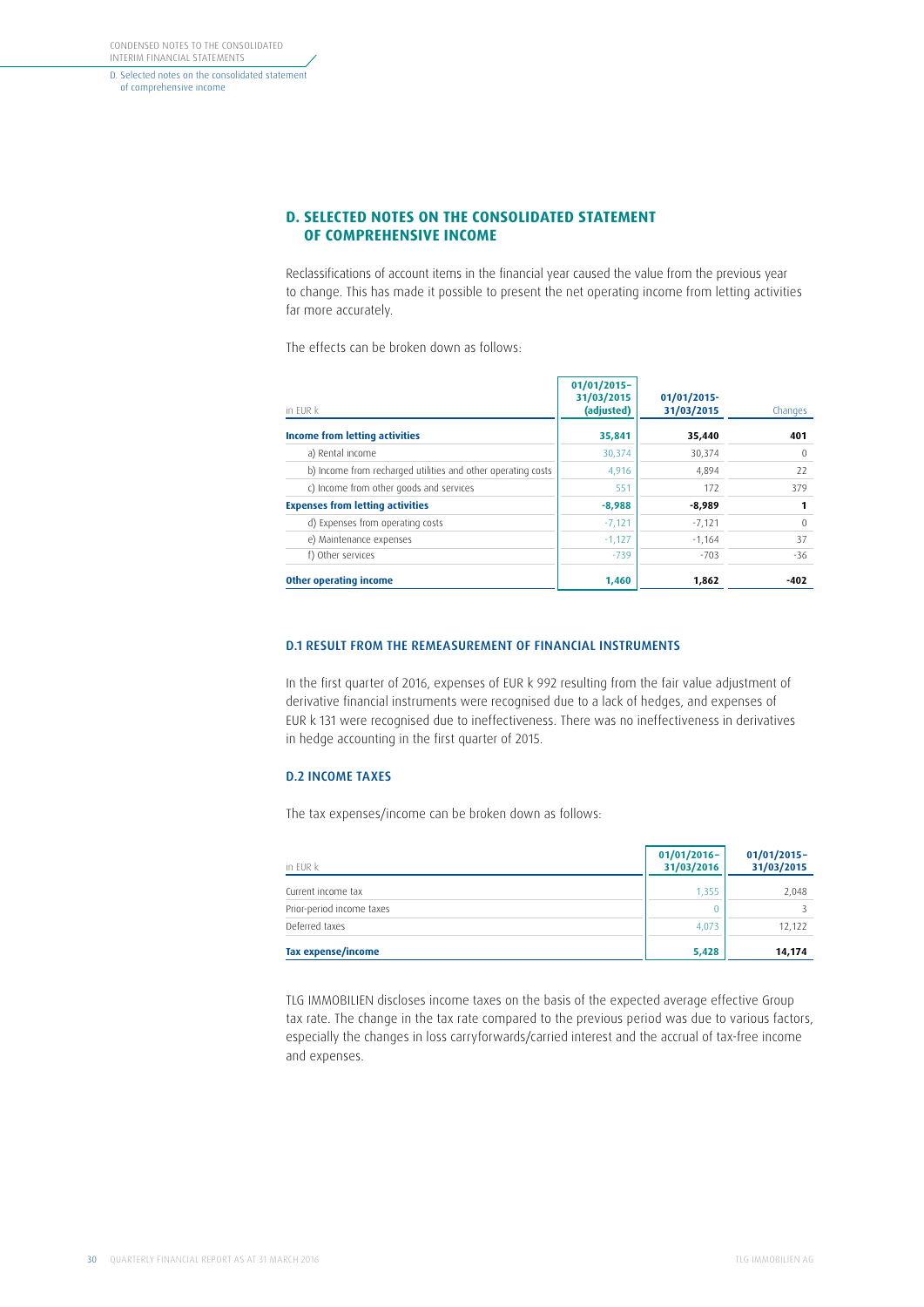CONDENSED NOTES TO THE CONSOLIDATED INTERIM FINANCIAL STATEMENTS

D. Selected notes on the consolidated statement of comprehensive income E. Other information

#### D.3 EARNINGS PER SHARE

The earnings per share are calculated by dividing the net income/loss for the period attributable to the shareholders by the weighted average number of ordinary shares in circulation within the reporting period.

|                                                                     | $01/01/2016 -$<br>31/03/2016 | $01/01/2015 -$<br>31/03/2015 |
|---------------------------------------------------------------------|------------------------------|------------------------------|
| Net income for the period attributable to the shareholders in EUR k | 12,850                       | 32,052                       |
| Average weighted number of shares issued in thousands               | 67,432                       | 61,302                       |
| Undiluted earnings per share in EUR                                 | 0.19                         | 0.52                         |
| Potential diluting effect of share-based payment in thousand shares | 66                           | 17.8                         |
| Number of shares with a potential diluting effect in thousands      | 67,498                       | 61,320                       |
| Diluted earnings per share in EUR                                   | 0.19                         | 0.52                         |

The share-based remuneration of the Management Board and some employees has a diluting effect based on the amount of work already carried out. The number of shares on the balance sheet date would increase by around 66 thousand shares.

# **E. OTHER INFORMATION**

## E.1 DISCLOSURES RELATING TO FINANCIAL INSTRUMENTS

With the exception of the derivative financial instruments recognised at fair value, all assets and liabilities have been measured at amortised cost. For the assets and liabilities recognised at amortised cost, the carrying amounts of the financial assets and liabilities in the balance sheet represent a good approximation of their fair values, with the exception of the financial liabilities.

The fair values of the financial liabilities are equivalent to the present values of the payments associated with the liabilities with consideration for current interest parameters on the reporting date (Level 2 according to IFRS 13), and were EUR k 815,641 on 31 March 2016 (31 December 2015: EUR k 821,465).

The derivative financial instruments recognised in the balance sheet have been measured at fair value. They are all interest hedges.

The measurement method has not changed since 31 December 2015.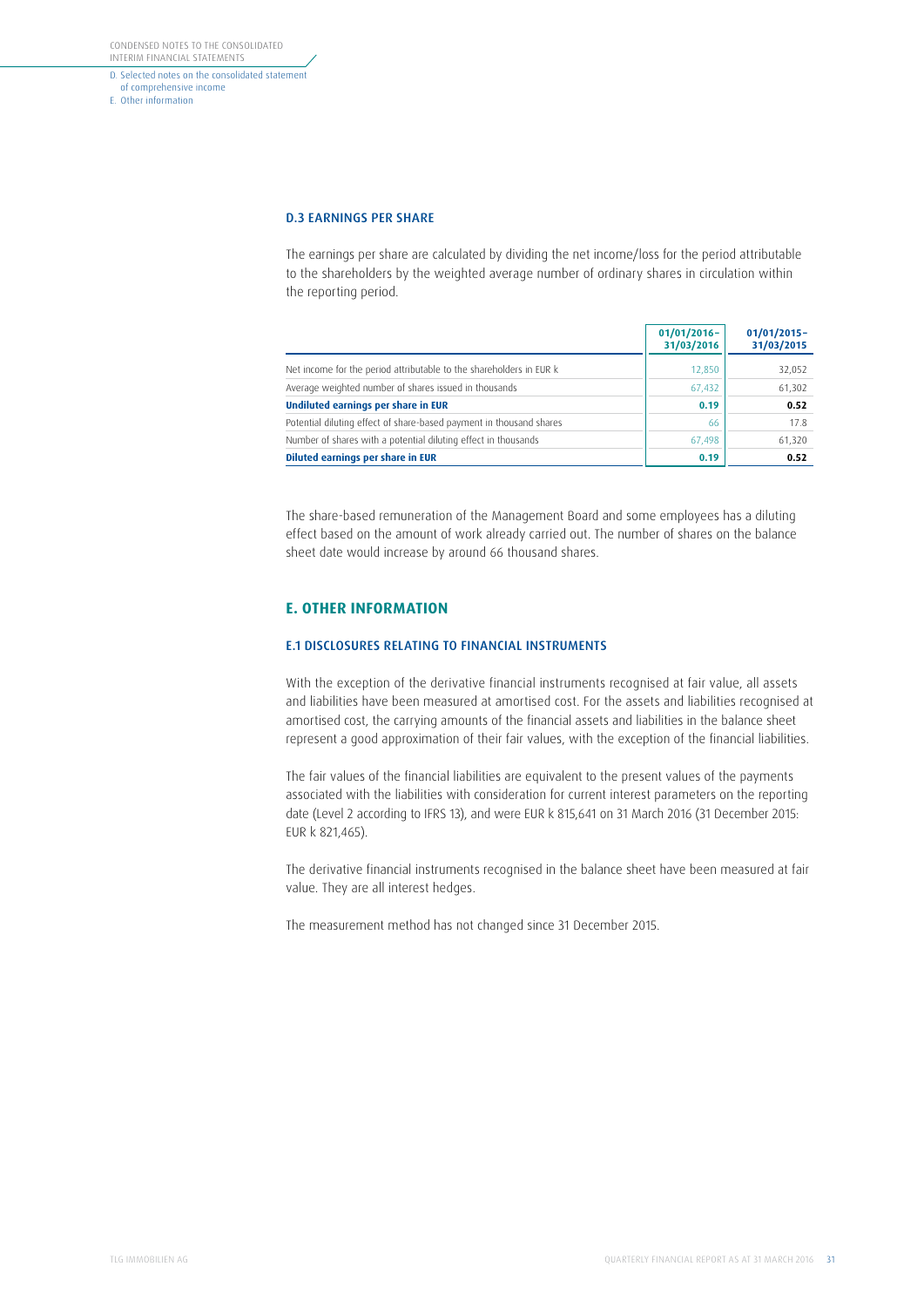E. Other information

## E.2 RELATED COMPANIES AND PARTIES

No transactions of particular significance took place with related companies or parties in the financial year.

## E.3 RESPONSIBILITY STATEMENT

To the best of our knowledge, and in accordance with the applicable reporting principles for interim financial reporting, the consolidated financial statements of TLG IMMOBILIEN AG of 31 March 2016 give a true and fair view of the assets, financial position and earnings of the Group, and the interim Group management report includes a fair review of the development and performance of the business and the position of the Group, together with a description of the principal opportunities and risks associated with the expected development of the Group.

Berlin, 13 May 2016

Peter Finkbeiner Niclas Karoff

Member of the Management Board Member of the Management Board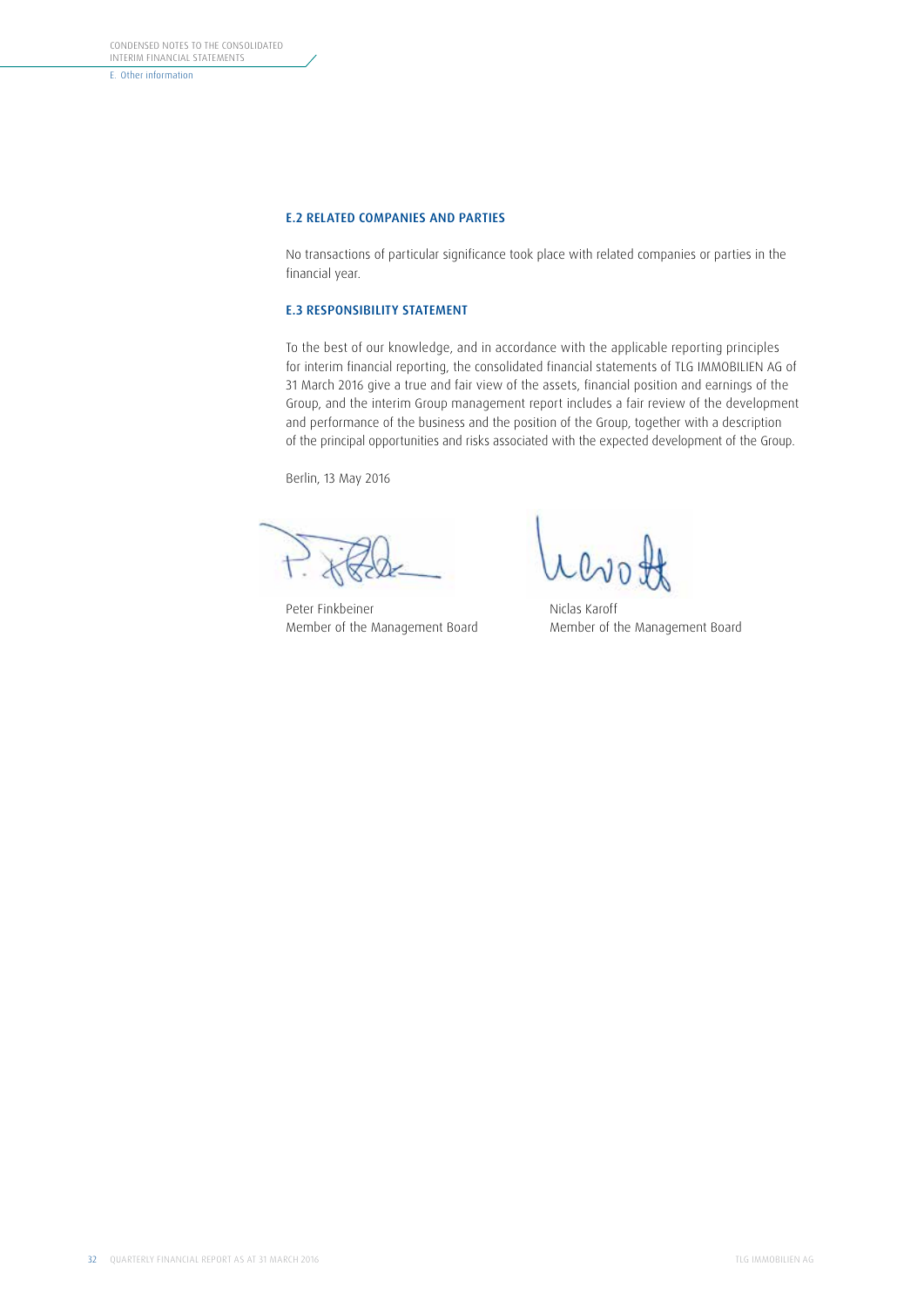# **FINANCIAL CALENDAR**

31 May 2016 Annual general meeting

10 August 2016 Publication of half-year financial report Q2/2016

11 November 2016 Publication of quarterly financial report Q3/2016

# **CONTACT**

# **IMPRINT**

PUBLISHER: TLG IMMOBILIEN AG

Hausvogteiplatz 12 10117 Berlin Germany

Investor Relations Sven Annutsch

Phone: +49 30 2470 6089 Fax: +49 30 2470 7446 E-mail: ir@tlg.de Internet: www.tlg.eu

PHOTOGRAPHY: TLG IMMOBILIEN AG

CONCEPT AND DESIGN: Kirchhoff Consult AG, Hamburg Germany www.kirchhoff.de

This report was prepared with the greatest care. However, rounding, transmission, typographical and printing errors cannot be ruled out.

This is a translation of the original German text. In the event of conflicts, the German version takes precedence.

Forecasts and statements in this report that concern the future are estimates based on currently available information. If the assumptions should prove inaccurate, the results might also deviate from those forecast in the report.